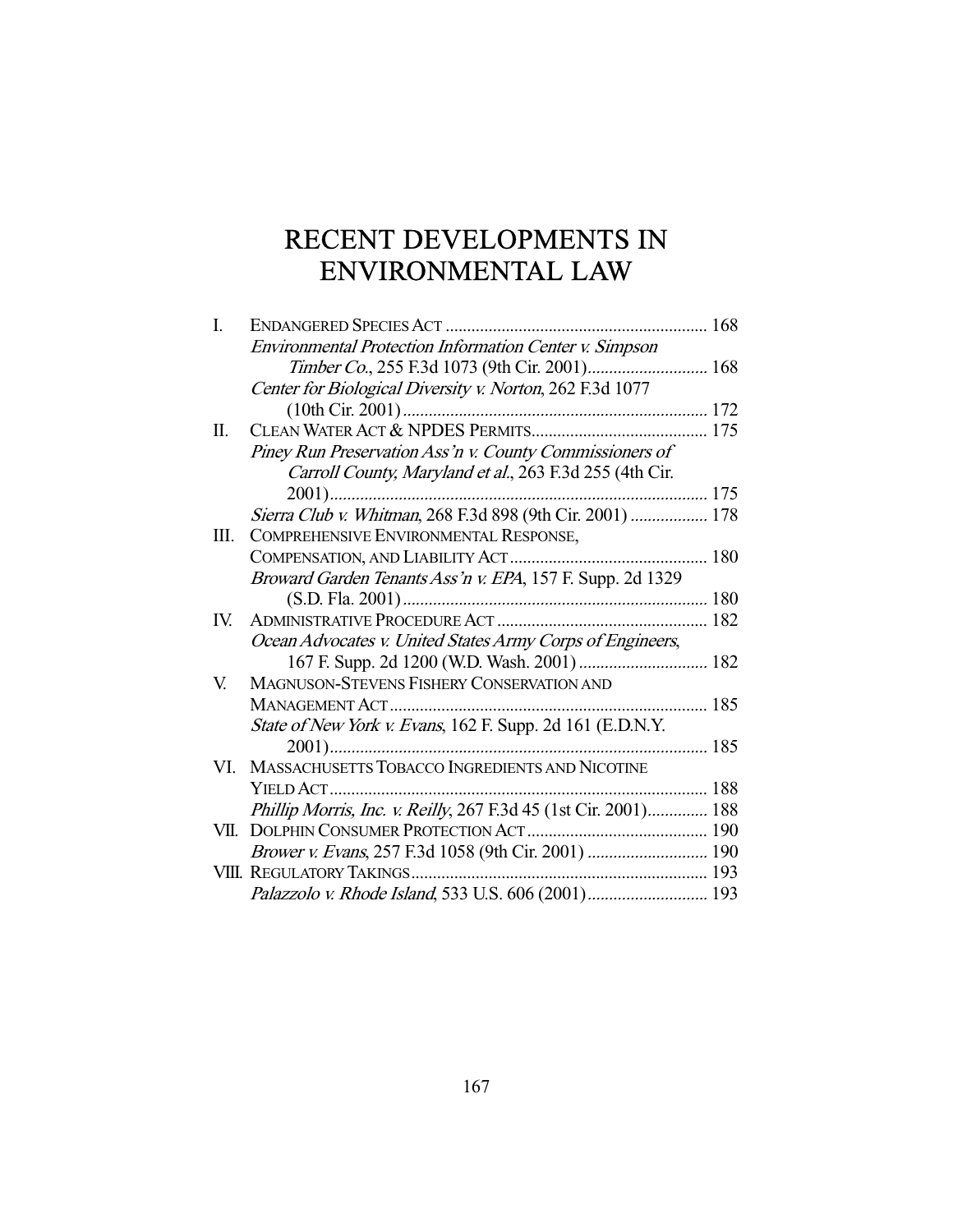I. ENDANGERED SPECIES ACT

## Environmental Protection Information Center v. Simpson Timber Co., 255 F.3d 1073 (9th Cir. 2001)

 In this case, the Ninth Circuit Court of Appeals determined that plaintiff environmental group, Environmental Protection Information Center (EPIC), had standing to challenge the Fish and Wildlife Service's (FWS) failure to consult regarding the effect of an incidental take permit issued to the Simpson Timber Company (Simpson) on two threatened species, the marbled murrelet and the coho salmon. However, the court of appeals found that because the FWS did not retain discretionary involvement over the take permit, reinitiation of consultation under Section 7(a)(2) of the Endangered Species Act (ESA) was not warranted.

 In 1992, Simpson initially obtained an incidental take permit pursuant to Section 9 of the ESA authorizing it to take some northern spotted owls on timber lands owned by the company in Northern California. As part of the conditions of the permit, Simpson submitted a Habitat Conservation Plan (HCP) detailing the measures that would be undertaken to minimize the impact of logging on the owl as well as outlining the ongoing reporting and monitoring procedures the company would make to the FWS. In the years following the issuance of the take permit, both the marbled murrelet and the coho salmon were listed as threatened and were found to inhabit Simpson's timberland. Plaintiffs sought an injunction to stop logging activities on the land until the FWS had reinitiated consultation over the two newly listed species. The district court granted Simpson's motion to dismiss the complaint for failure to state a claim and found that the FWS had not retained the necessary federal involvement over Simpson's incidental take permit to require it to take steps that would, in effect, benefit the murrelet and the salmon species.

 On appeal, the Ninth Circuit held EPIC did have standing to enforce the substantive provisions of the ESA against the FWS to ensure that a federal agency did not authorize any action likely to jeopardize a threatened species. The court found defendant's argument that the ESA's citizen suit provision did not apply to claims of defective administration by a governmental agency without merit, stating that "citizen suits are a permissible means to enforce the substantive provisions of the ESA against regulated parties—including government agencies like the FWS in its role as the action agency."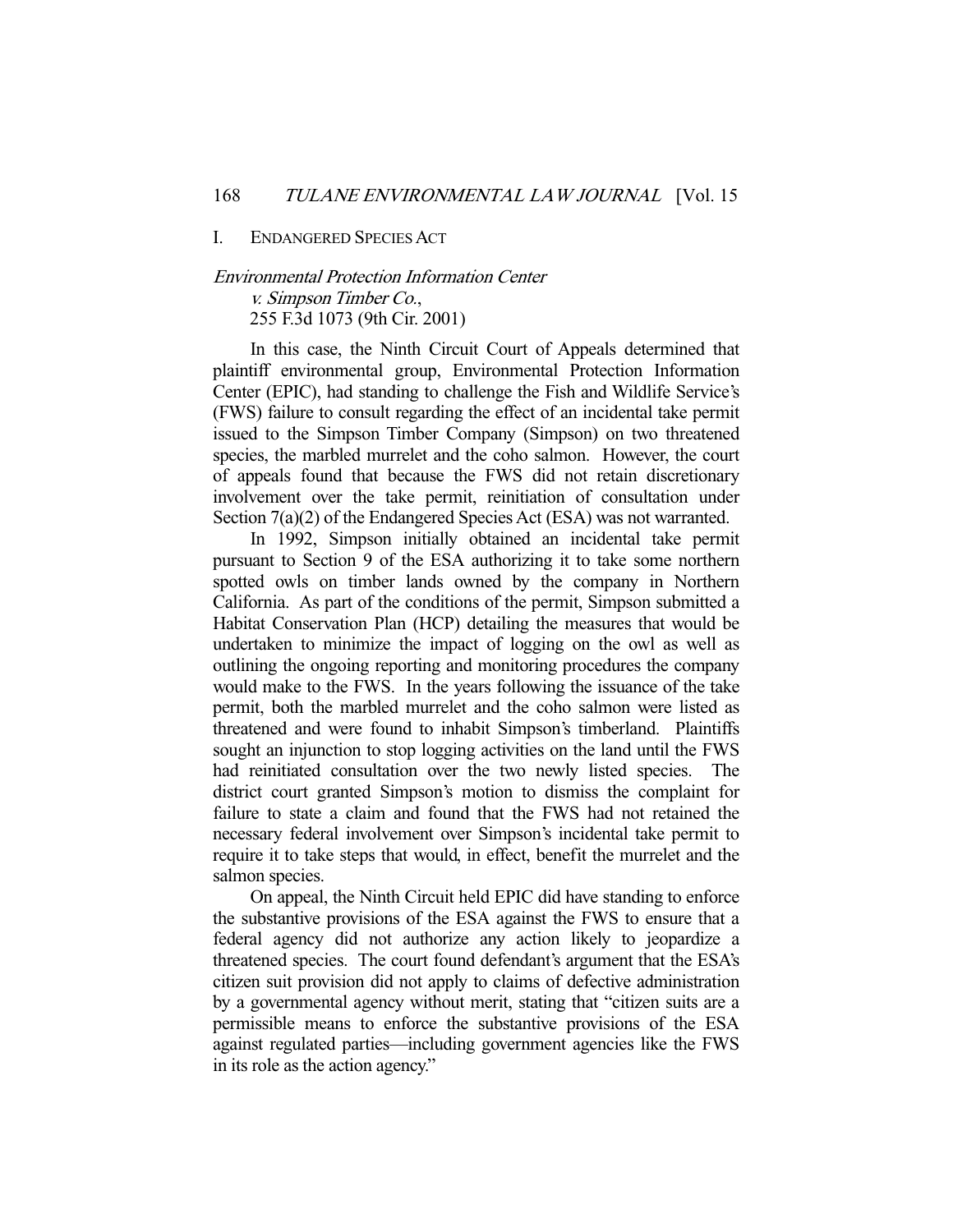Furthermore, the court of appeals emphasized that plaintiffs also had standing under the Administrative Procedure Act (APA). EPIC's complaint alleged a procedural violation of Section 7(a)(2) of the ESA and therefore triggered review under the APA to determine whether the agency's actions were "arbitrary and capricious" and "not in accordance with procedures required by law." The court found that EPIC sought to protect interests that clearly fell within the "zone of interests" of Section 7 of the ESA because, as a nonprofit organization dedicated to the protection of threatened species, plaintiffs had a demonstrable interest in ensuring the FWS's compliance with the procedural mandates of the ESA.

 The court next addressed whether the FWS had a duty to reinitiate consultation as to the effect of Simpson's logging activities on the two species listed as threatened since the original take permit was issued. Pursuant to Section 7(a)(2), federal agencies are required to determine whether any action taken "may affect an endangered or threatened species." 50 C.F.R.  $\frac{6}{9}$  402.14(a) (2000). If so, the agency is then required to initiate formal consultation with either the FWS or the National Marine Fisheries Service (NMFS). The duty to consult may be ongoing and must be reinitiated where:

discretionary Federal involvement or control over the action has been retained or is authorized by law and:

(a) If the amount or extent of taking specified in the incidental take statement is exceeded;

(b) If new information reveals effects of the action that may affect listed species or critical habitat in a manner or to an extent not previously considered;

(c) If the identified action is subsequently modified in a manner that causes an effect to the listed species or critical habitat that was not considered in the biological opinion;

(d) If a new species is listed or critical habitat designated that may be affected by the identified action.

50 C.F.R. § 402.16 (emphasis added).

The court of appeals looked to its decision in Sierra Club v. Babbit, 65 F.3d 1502 (9th Cir. 1995) (Sierra Club), as controlling precedent under the factual context of EPIC's claim. In Sierra Club, the court determined that the Bureau of Land Management (BLM) did not have a duty to consult with the FWS regarding the potential impact of a timber company's proposed road on a newly listed species because the BLM only retained involvement over the right-of-way agreement with the company in limited instances—none of which were related to the impact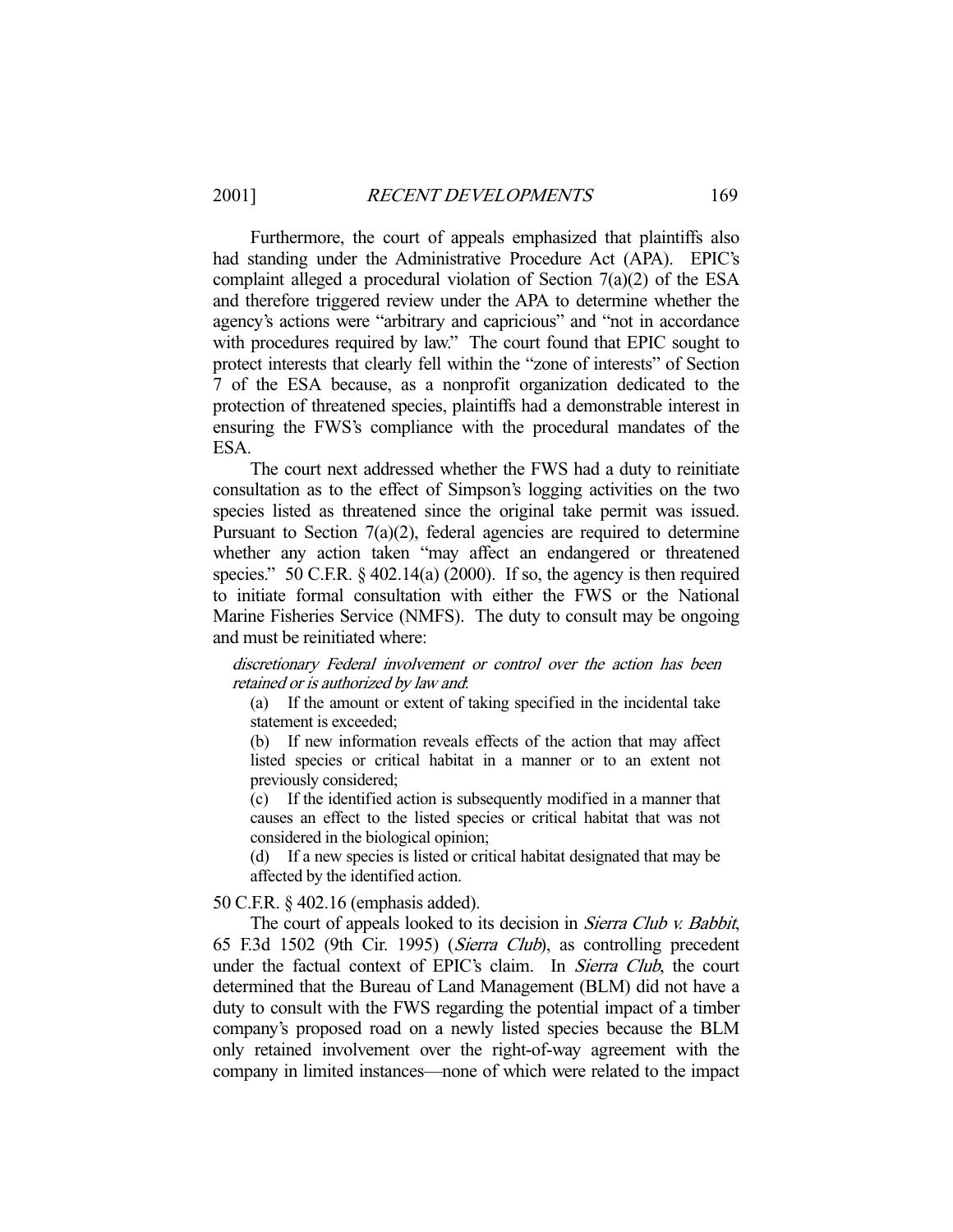on the listed species. The court distinguished EPIC's claim from that of plaintiffs in Pacific Rivers Council v. Thomas, 30 F.3d 1050 (9th Cir. 1994) (Pacific Rivers), where the Forest Service had established longrange management plans representing "on-going agency action" that would make reinitiation of consultation under Section 7(a)(2) necessary. Whereas in Pacific Rivers the Forest Service exercised plenary control over the take permit in promulgating and implementing comprehensive forest management plans on the land, in the present case, "Simpson's ESA section 10 permit, like the right-of-way agreement in Sierra Club, involves agency authorization of a private action and a more limited role for the FWS." Accordingly, the issue of discretionary agency involvement depends on whether the agency has maintained enough control to "implement measures that inure to the benefit of the protected species."

 Plaintiffs next argued that provisions of Simpson's HCP required the company to modify timber activities, where appropriate, to be compatible with the habitat requirements of other species found on that land and considered in danger by regulatory agencies. Consequently, plaintiffs asserted, Simpson would be required to benefit both the marbled murrelet and the coho salmon under the terms of its take permit. The court of appeals disagreed and found that the provisions of the HCP meant only that the timber company had to protect other currently listed species—not species that might become threatened or endangered at a later time. Based on its interpretation of Simpson's HCP, the court concluded that the FWS did not retain any discretionary involvement to enact measures protecting newly listed species on the permit lands and could therefore not be required to reinitiate consultation over the marbled murrelet and the coho salmon.

 The court also pointed to a number of provisions in the Implementation Agreement (IA) authorizing the FWS to review compliance by Simpson with various conservation plans and to seek additional information related to the company's actions as they affect species on the permit lands. Although the FWS was able to review and implement corrective measures and establish guidelines for Simpson under the terms of the agreement, nothing in the IA expressly permits the FWS to act to benefit the two newly listed species. The FWS's powers are largely confined to remedying breaches of the permit and do not extend to demanding "additional measures to protect new species."

The court also distinguished its holding from that in *Houston v.* Natural Resources Defense Council, 146 F.3d 1118, 1126 (9th Cir. 1998) (*Houston*), in which it found that because the Bureau of Reclamation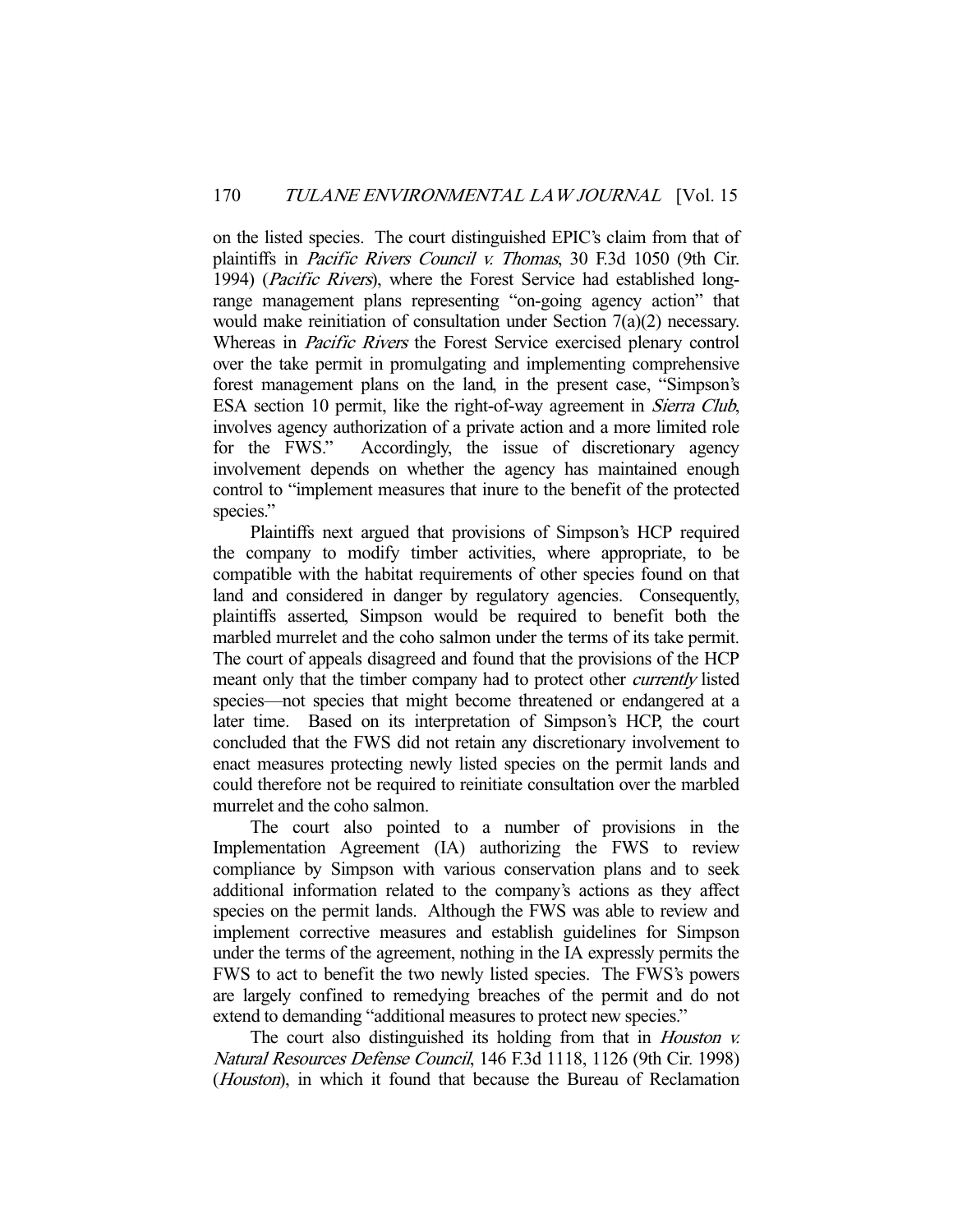(Bureau) continued to negotiate and execute contracts with a private water supplier, this constituted "agency action" requiring reinitiation of consultation by the Bureau. The fact that the agency in Houston ultimately had the power to decrease the total supply of water available thereby decreasing the amount granted in renewed contracts—meant that the Bureau had retained the necessary discretionary control over the action. However, the court emphasized that "[w]e did not suggest in Houston that once the renewed contracts were executed, the agency had continuing discretion to amend them at any time to address the needs of endangered or threatened species." Similarly, the FWS was empowered to monitor Simpson's compliance with the terms of the permit but could not amend the permit substantively to provide for protection of the newly listed species.

 Finally, plaintiffs argued that 50 C.F.R. § 13.23(b) (2000) allows the FWS to "amend any permit for just cause during its term, upon written finding of necessity" and that as a result, the FWS had the discretionary authority to act to benefit the marbled murrelet and the coho salmon. The court also rejected this argument, stating that plaintiffs' interpretation of the regulation would mean that sufficient discretionary involvement to assess impacts on newly listed species is always reserved—in effect making the determination of "discretionary Federal involvement or control over the action" under 50 C.F.R. § 402.16 superfluous.

 In his dissent, Judge Nelson criticized the majority's creation of a "new requirement that the agency explicitly reserve the right to implement measures to protect new species in the permit." The dissent asserted that the plain language of 50 C.F.R. § 402.16 does not specify the nature of the agency's discretionary control for the consultation requirement to be triggered. Moreover, the dissent argued that even under the more stringent test established in *Sierra Club*, the FWS still has the duty to consult based on the mitigation measures promised by Simpson in the HCP. "Because FWS retains power to amend Simpson's permit for just cause or suspend the permit if Simpson does not design its timber harvesting in such a way as to mitigate damage to other threatened species, consultation could obviously lead to measures that benefit the coho salmon or marbled murrelet."

 Judge Nelson emphasized that Simpson negotiated the terms of its permits expressly by promising to mitigate harm to the spotted owl as well as other species of concern. In doing so, Simpson obtained a substantial benefit in exchange for these promises—the right to take spotted owls in the process of its timber harvesting activities. According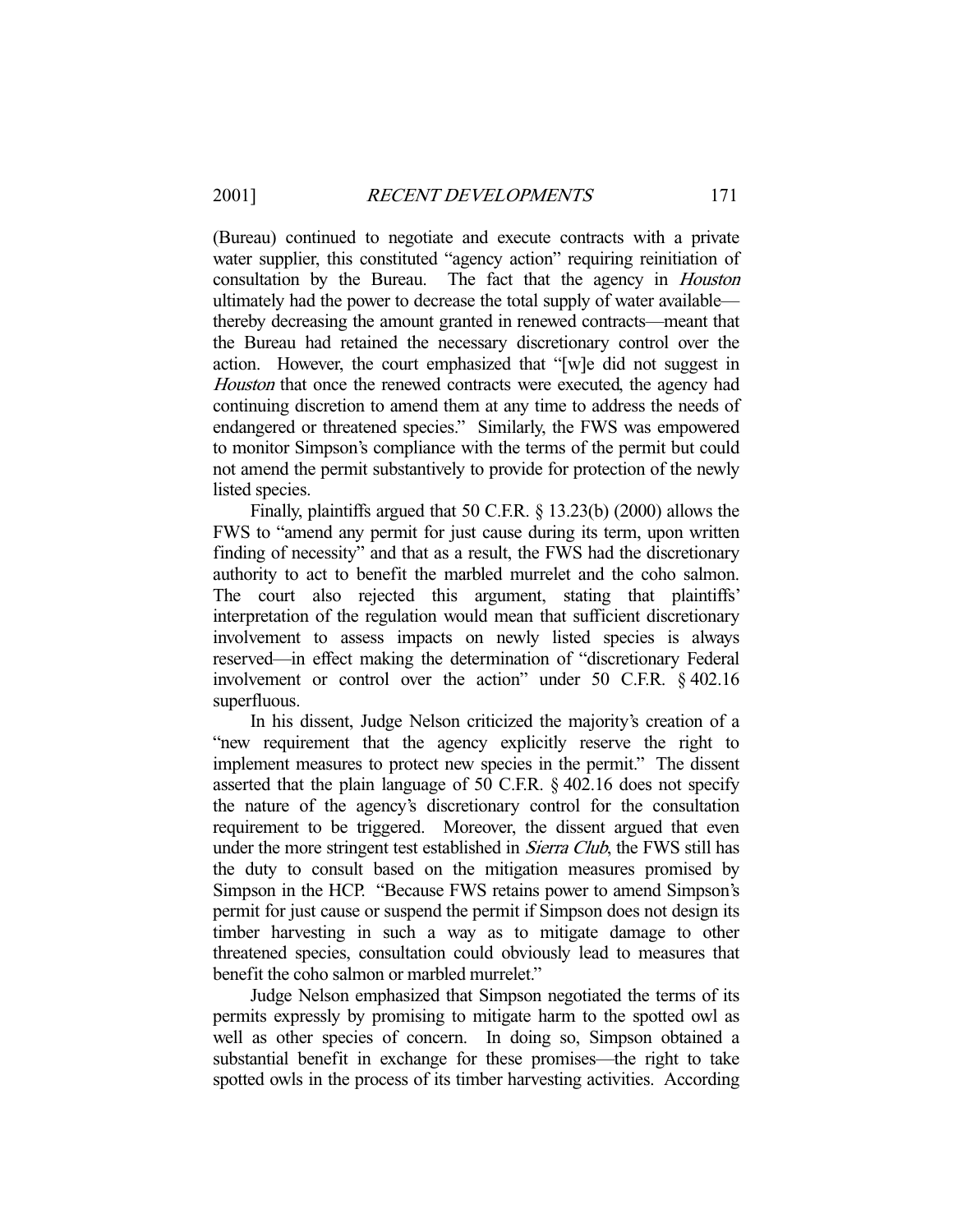to the dissent, the majority incorrectly substituted an additional requirement into the regulation that such parties would have to foresee the specific purposes for which discretionary control might be exercised to benefit a new species. The implementing regulations of Section 7 impose an ongoing duty on the FWS to insure that Simpson's actions do not jeopardize the threatened species. "We cannot ignore these provisions without in some way violating the bargain. To hold otherwise would rewrite the permit and give a windfall to Simpson in the form of extra assurances that were not bargained for in the original agreement."

Amy Stengel

## Center for Biological Diversity v. Norton, 262 F.3d 1077 (10th Cir. 2001)

 For appellant, Center for Biological Diversity (Center), this case presents a souring of a previous triumph. Such a result stemmed from the Center's endeavor to have the Arkansas River shiner (the shiner) listed as an endangered or threatened species pursuant to the Endangered Species Act (ESA). Initially, the Center sought injunctive relief requiring the Secretary of the Interior to take a final agency action on listing the shiner. When the Secretary did in fact identify the shiner as a threatened species, thereby rendering this action moot, the Center then filed a motion for litigation costs, including attorneys' fees. Ultimately, the United States Court of Appeals for the Tenth Circuit held that it was not entitled to such an award, and thus, the Center was left to recite the old sports colloquialism: "In victory comes defeat."

 On August 3, 1994, the Secretary published, in the Federal Register, a notice of proposed regulation to list the shiner as an endangered species. In this proposal, the Secretary found that the critical habitat designation for the shiner was not determinable, thus instigating a twoyear period in which she was required to find a final critical habitat. As the Center saw it, a final agency action listing the shiner should have been promulgated on August 3, 1995, and a final action concerning the critical habitat designation should have been issued no later than August 3, 1996. However, on April 10, 1995, a congressionally-imposed oneyear moratorium precluded the Secretary from making final determinations as to whether a species was threatened or endangered. This was not lifted until April 26, 1997, creating a backlog of more than 240 proposed listings.

 As of February 1998, no action had been taken on the shiner or its critical habitat and the Center initiated suit seeking injunctive relief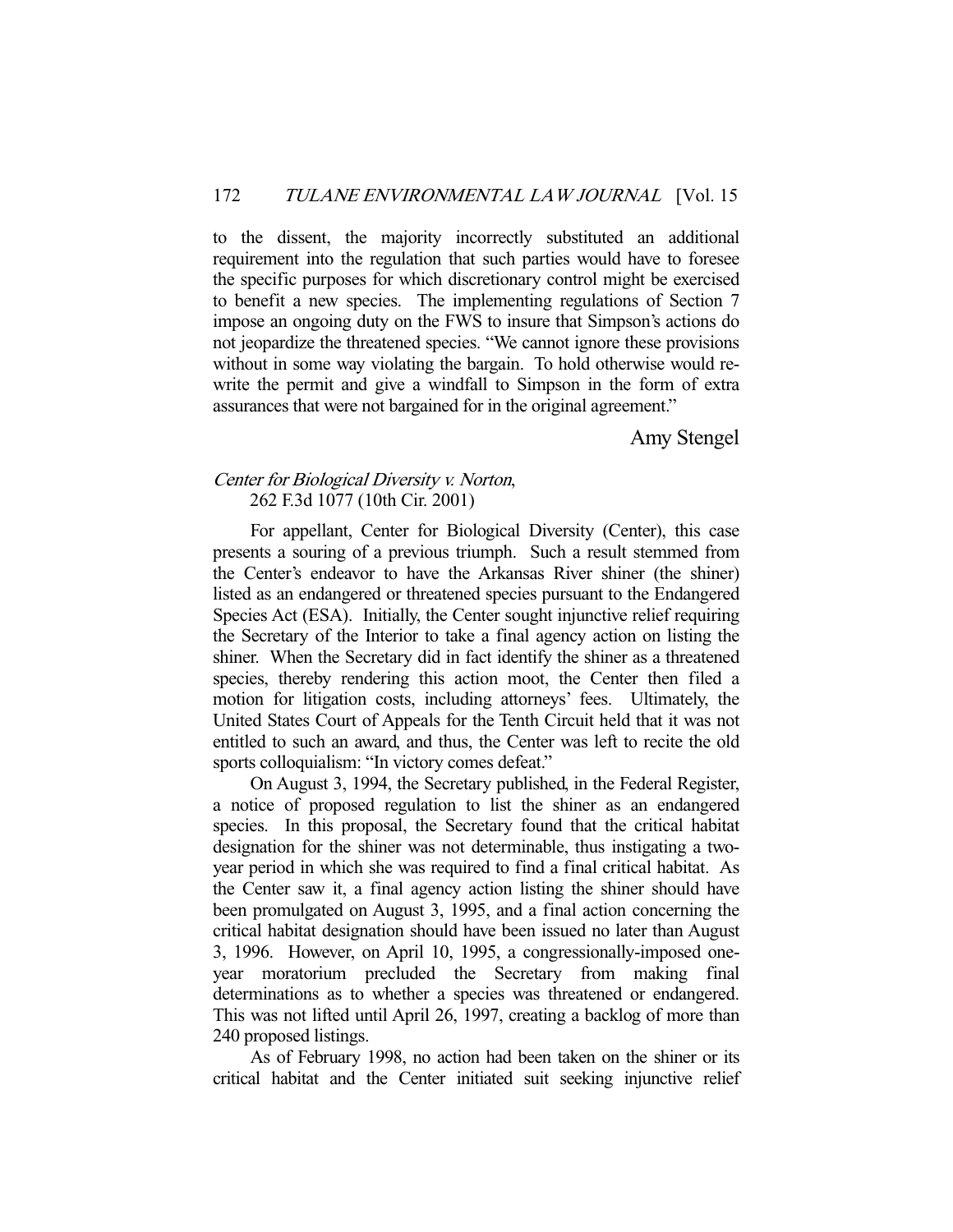requiring the Secretary to take final action on both: the proposed rule to list the shiner as endangered, and the designation of its critical habitat. Ultimately, in the midst of litigation, the Secretary issued a final rule listing the shiner as threatened and determined that the designation of its critical habitat was not practical. Accordingly, on December 7, 1998, the Center and the Secretary entered into a Joint Stipulation of Dismissal. The Center then initiated the present matter seeking litigation costs, including attorneys' fees. The district court below denied the Center's motion.

 At issue in this case is whether the Secretary's determination of the shiner's status was under her own cognizance, or was rather incited by the Center's lawsuit. Under the ESA, a court may award litigation costs, including attorneys' fees, in citizen suits "whenever the court determines such an award is appropriate." 16 U.S.C.  $\S$  1540(g)(4). However, in the present matter, there was no final adjudication on the merits of the Center's initial claim for injunctive relief as the Secretary listed the shiner and ruled on its critical habitat designation during the course of litigation. With this, the court reiterated its ruling in *Powder River Basin Resource* Council v. Babbitt, 54 F.3d 1477 (10th Cir. 1995), when it held that a party seeking attorneys' fees under a statute that allows such fees to be awarded when "appropriate" must also demonstrate that their action was the "catalyst behind the change in the defendant's conduct." In doing so the court acknowledged that it had never applied the "catalyst test" to fees requested pursuant to the ESA before, but was willing to do so without ruling on its applicability because both the Center and the Secretary advocated the test's use.

In *Powder River Basin Resource Council*, the court created a twoprong test to determine whether the claimant's action was the catalyst that spurred the defendant to act, i.e., (1) the lawsuit must be "causally linked to securing the relief obtained," and (2) that the defendant's subsequent response was required by law. Both parties agreed that the Secretary was indeed required by law to take action on the proposed listing of the shiner and the determination of its critical habitat, therein conceding the satisfaction of the second prong. Thus, the only issue before the court in the present case was whether the Center's suit was the impetus behind the Secretary's final action; or rather, was it "causally linked to the relief obtained."

 At the onset of its analysis, the court, arguably, ratcheted up the stringency of the catalyst test as it held that the showing of a "causally linked" relation was not enough. Rather, the Center "must demonstrate that its suit was a substantial factor or significant catalyst prompting the Secretary's action." Thus, the court distinguished between something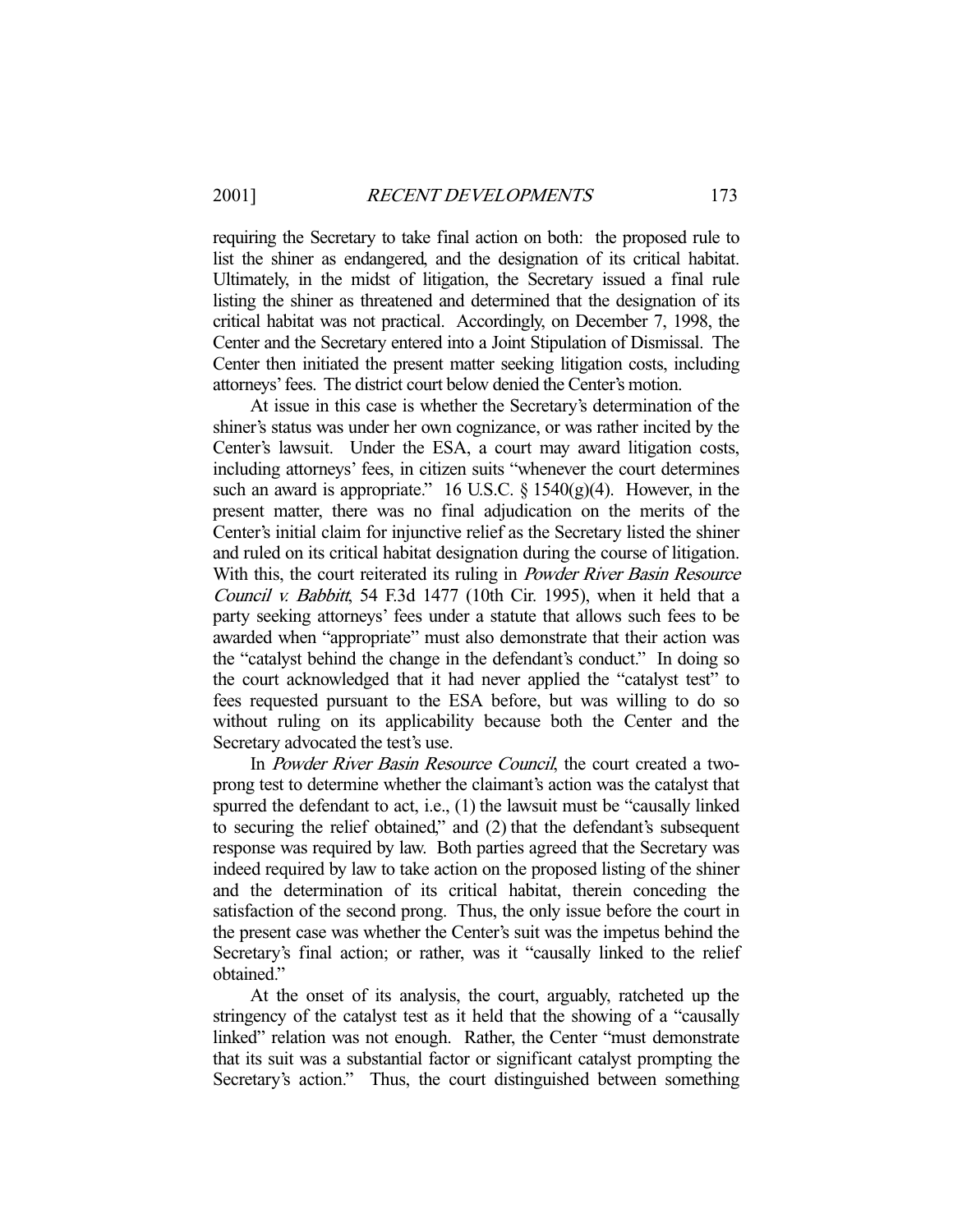that might be a causal link and something that was the "only reason" for the final action. With this in mind, the court then began to entertain the Center's arguments advocating a causal link.

 The Center relied exclusively on the chronology of events leading up to the Secretary's final decision on the status of the shiner. Specifically, the Center illustrated the fact that the Secretary had failed to make a decision on the shiner until after it had initiated litigation and nearly three years after the publication of the proposed rule. It was only when the complaint was filed that the Secretary identified a tentative date by which the final decision on the shiner would be issued. This alone, the Center argued, was evidence that the designation of the tentative date "clearly came as a result of [its] lawsuit." Finding the Secretary's arguments more persuasive, the court dismissed the Center's chronological contentions.

 The Secretary tethered her arguments to a declaration and its attachments executed by Jamie Rappaport Clark, the Director of the United States Fish and Wildlife Service. Director Clark's declaration was issued on April 2, 1999, in opposition to the Center's motion for litigation costs. It chronicled evidence of work being done on the shiner issue well before the Center filed its lawsuit and stated that the tentative date was not "altered or accelerated in response to the lawsuit." Corroboration of this assertion was also found by the court in a memorandum dated February 2, 1998 and supplemented to Director Clark's declaration. This memorandum was prepared before the Center filed its suit and provided that a draft of the final rule with respect to the shiner would be available by May 29, 1998. However, this draft was not actually submitted until July 19, 1999. The court ruled that this delay in submitting the draft of the proposed final rule "undermines the Center's assertion that its lawsuit accelerated agency action on the shiner."

 In a seemingly last breath attempt, the Center argued that the district court committed a legal error, as it required the Center to produce a "smoking gun," or direct evidence of a causal link, in addition to the chronology of events. The court, however, dismissed this claim and ruled that "[t]he evidence before the district court sufficiently supported the court's conclusion that the Center failed to produce even a supporting chronology." Thus, while witnessing the listing of the shiner, the Center did not receive an award of litigation fees for its efforts, as it did not prove that its action was "causally linked" to the final agency decision.

Will Binder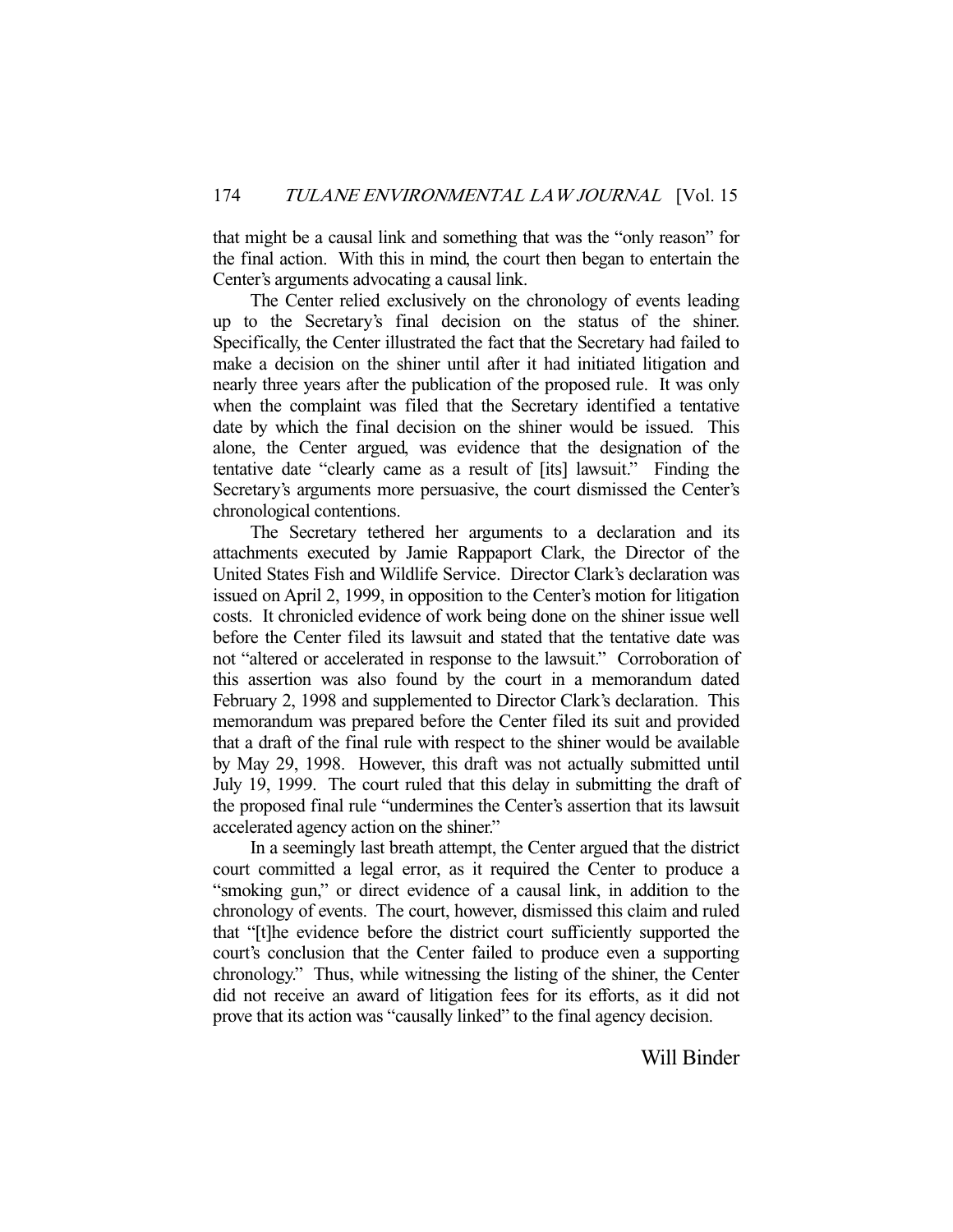#### II. CLEAN WATER ACT & NPDES PERMITS

## Piney Run Preservation Ass'n v. County Commissioners of Carroll County, Maryland et al., 263 F.3d 255 (4th Cir. 2001)

 In Piney Run Preservation Ass'n v. County Commissioners of Carroll County, Maryland, the Court of Appeals for the Fourth Circuit set new precedent by holding that the holder of a National Pollutant Discharge Elimination System (NPDES) permit may legally discharge any pollutant in any amount so long as emissions of the particular pollutant are not specifically limited by the permit, and the discharge does not exceed the "reasonable contemplation of the permitting authority at the time the permit was granted." In so doing, the court concluded that language in the permit providing that "discharge of pollutants not shown shall be illegal" did not prohibit the discharge of pollutants that were disclosed during the application process, but not expressly permitted.

 The Petitioner and Defendant, the County Commissioners of Carroll County, Md. (Commissioners) held an NPDES permit, (issued by the Maryland Department of the Environment (MDE)), for the operation of a wastewater treatment plant. The effluent stream from this plant was dumped into a small stream called Piney Run—a water designated "Class III-P" under Maryland law. This classification means that the water is a source of public drinking water and can support a selfsustaining trout population.

 The Respondent and Plaintiff, Piney Run Preservation Association (Piney Run), is an organization of citizens concerned with preserving Piney Run. At least one of its members, Ms. Dorothy Rowland, owned property bisected by Piney Run. Ms. Rowland claimed that an increase in the concentration of green algae in the waters of Piney Run had negatively impacted her aesthetic experience. Piney Run claimed that this increase resulted from unpermitted thermal discharges from the Commissioners' plant. While heat is listed as a "pollutant" under the Clean Water Act, 33 U.S.C. § 132(6) (1994), the permit itself did not specifically limit, or bar, its discharge. However, a footnote to the list of permitted pollutants in the permit provided that "discharge of pollutants not shown shall be illegal."

 The district court held that the Commissioners violated their permit anytime their discharges exceeded 20° Celsius, the temperature established in the Maryland State Water Quality Standards as the maximum allowable for Class III-P waters. In so doing, the court did not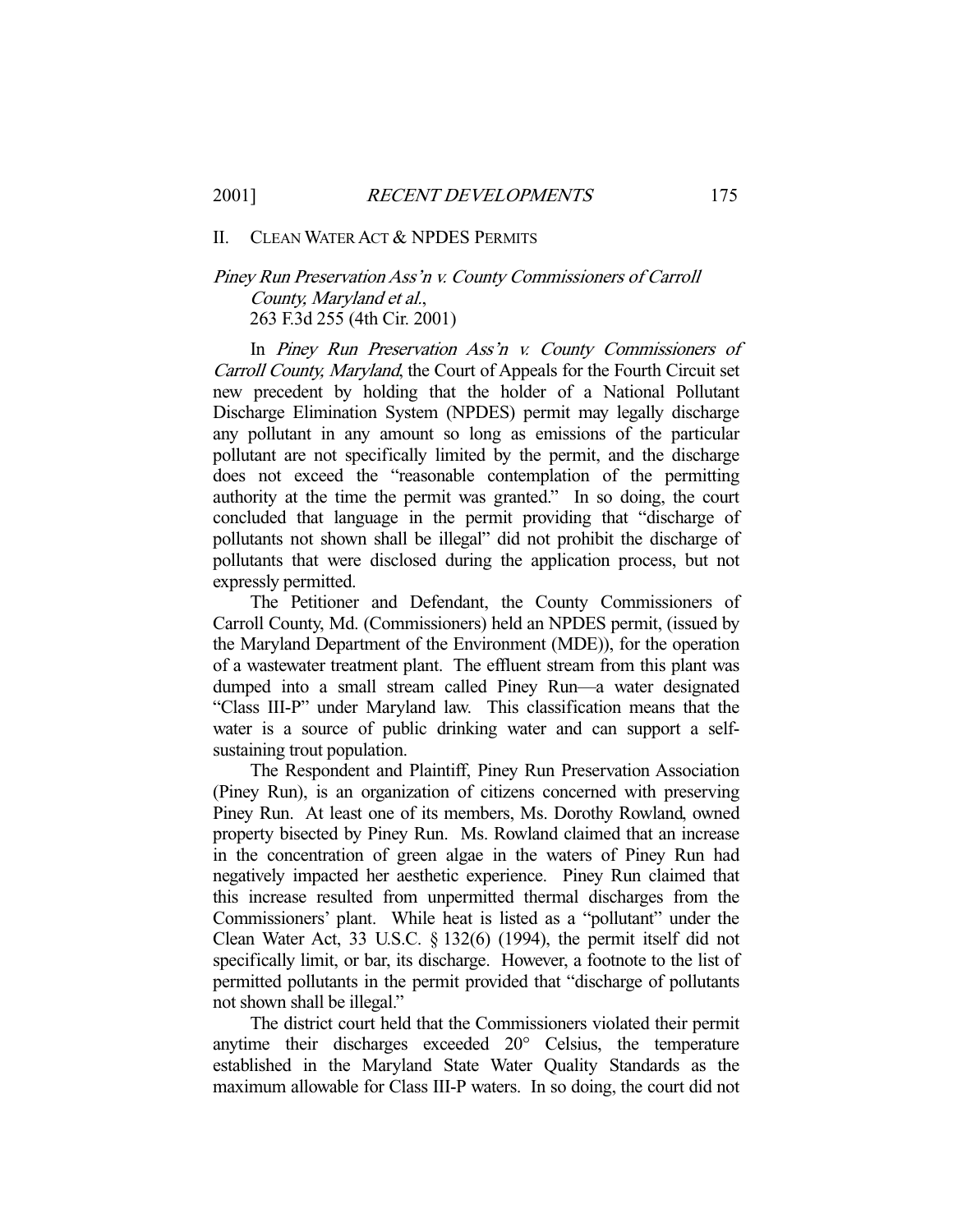decide the applicability of the footnote, holding instead that thermal discharges above that level would be illegal regardless of whether the permit prohibited the discharge of heat or not. (The Fourth Circuit's opinion states that the district court had in fact held that the permit itself did not bar the discharge of heat. However, the district court clearly made no ruling on this subject). The district court found that the Commissioners had violated this 20°C heat standard on 290 occasions and fined them \$400,000 plus costs and attorneys' fees for Piney Run. The Fourth Circuit reversed and remanded for entry of judgment in favor of the Commissioners.

 The Fourth Circuit began by holding that Piney Run had standing to bring the case. It did so on standard aesthetic injury grounds, agreeing with the district court that Ms. Rowland had suffered a concrete "injury in fact" fairly traceable to the conduct of the Commissioners. reaffirmed its own precedent that "fairly traceable" only requires that the plaintiff "show that a defendant discharges a pollutant that causes or contributes to the kinds of injuries alleged." It further agreed with the district court that the Piney Run Preservation Association had proper association standing to bring the claim on her behalf.

 The court then turned to the question of whether the Commissioners had violated the terms of their permit. It began this section with a brief recitation of the history of the Clean Water Act, contrasting that Act's prohibitive approach with the water quality standard approach of the Water Pollution Control Act of 1948 and the Water Quality Act of 1965. It noted that the current default rule under the Clean Water Act, 33 U.S.C.§ 1311(a), is that all discharge of pollutants is prohibited. The primary exceptions to this are the so-called "permit shield" provisions of § 1342(k), which allow discharges made pursuant to a valid NPDES permit. The question in the instant case, as the court saw it, is whether a permittee violates its permit when it discharges pollutants reported to the permitting agency but not explicitly limited in the permit.

To answer this question, the court applied *Chevron U.S.A.*, Inc v. National Resources Defense Council, 467 U.S. 837 (1984), in which a court looking for the proper construction of a statute must first look to the terms of the statute itself. If the terms are not clear the court must accept any reasonable agency determination that occurred as a result of notice-and-comment rulemaking. The Fourth Circuit concluded that the terms of the Act's permit shield provisions are not sufficiently clear to decisively answer the question. Therefore, it turned to a formal adjudication proceeding, In re Ketchikan Pulp Co., 7 E.A.D. 605 (EPA 1998), 1998 WL 28494, in which the EPA decided that, "when the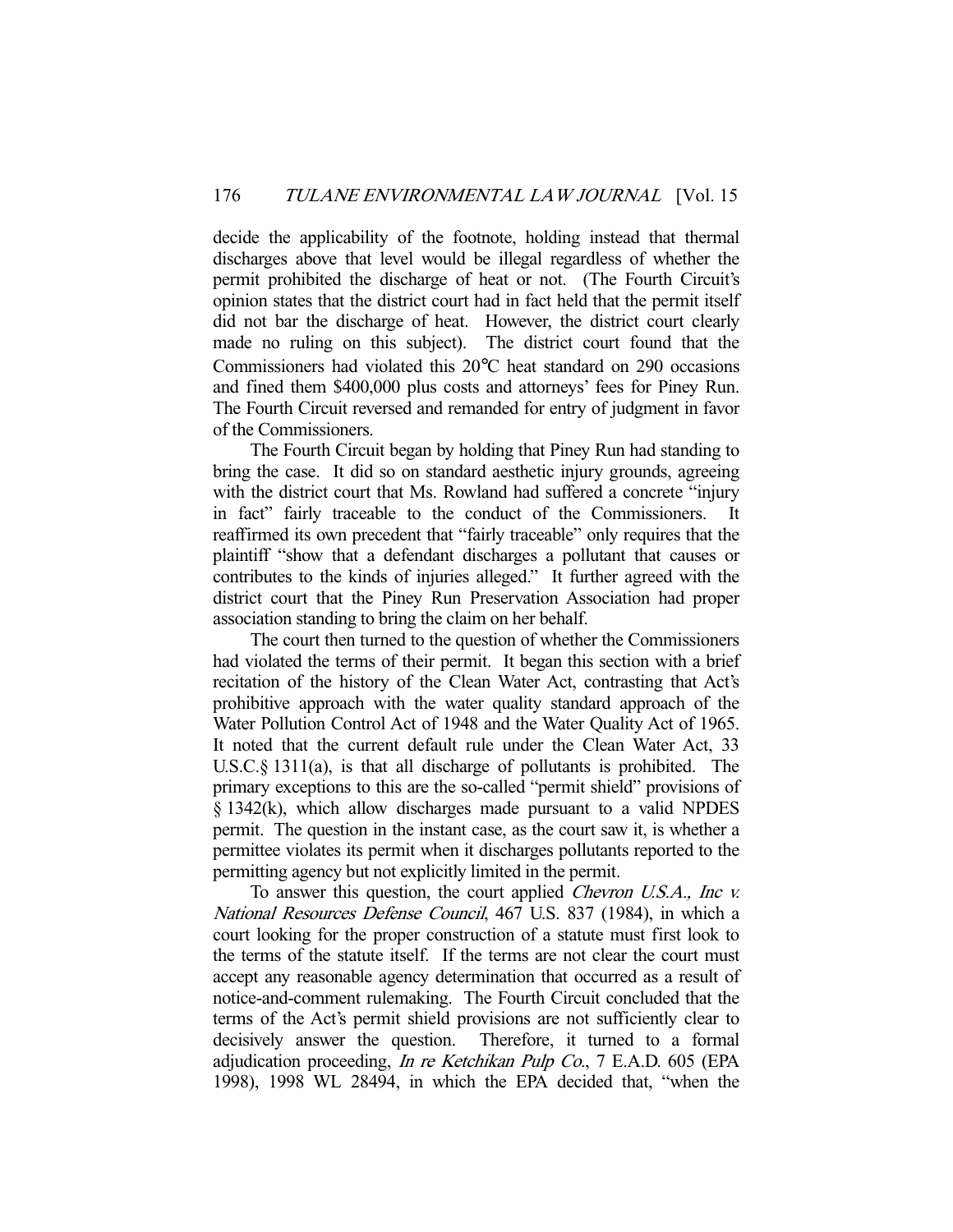permittee has made adequate disclosures during the application process regarding the nature of its discharges, unlisted pollutants may be considered to be within the scope of an NPDES permit, even though the permit does not expressly mention those pollutants." Based on this language, the Fourth Circuit concluded that the Commissioners would be in violation only if the permit specifically limited or barred the heat discharges or if the heat discharges were not adequately disclosed to the permitting authority.

 In deciding whether heat discharges were barred by the permit, the court was primarily concerned with the language of the footnote mentioned above, which barred the "discharge of pollutants not shown shall be illegal." Piney Run claimed that this should be interpreted according to its plain language, that all pollutants not listed may not be discharged in any quantity. The Commissioners suggested that the language should be read as prohibiting discharge only of pollutants not properly disclosed to the MDE. The Court treated this as a question of contract interpretation, which it reviews de novo.

 The court first determined that the seemingly plain language of the footnote was actually ambiguous because it was not clear whether it applied only to the pollutants "shown" in the permit, or to all pollutants "shown" to MDE during the permitting process. The court apparently disregarded the fact that the footnote is actually attached to the list of pollutants expressly allowed by the permit, because this fact plays no part in its analysis. Instead, the court looked at the permit and the permitting process as a whole and concluded that the provision banned only those discharges not adequately disclosed to MDE during the permitting process.

 In support of this holding, the court noted that the permit anticipates that the plant's discharges would change over time. For example, the permittee is required to submit a new permit application at least 180 days prior to any "new, different, or increased discharge of pollutants," unless the increase will not result in a violation of a specific effluent limitation in the permit. The court concluded from this provision that the primary purpose of the permitting process is to notify the regulating agency of the amount and nature of discharges so it can maintain water quality standards. The court further concluded that this purpose is served by adequately informing the regulating agency of the nature and amount of the discharge. Therefore, the court extended the permit shield to the discharge of all pollutants properly disclosed to the permitting authority without regard to whether each is discussed in the resulting permit. The court did not support the other possibility of barring the discharge of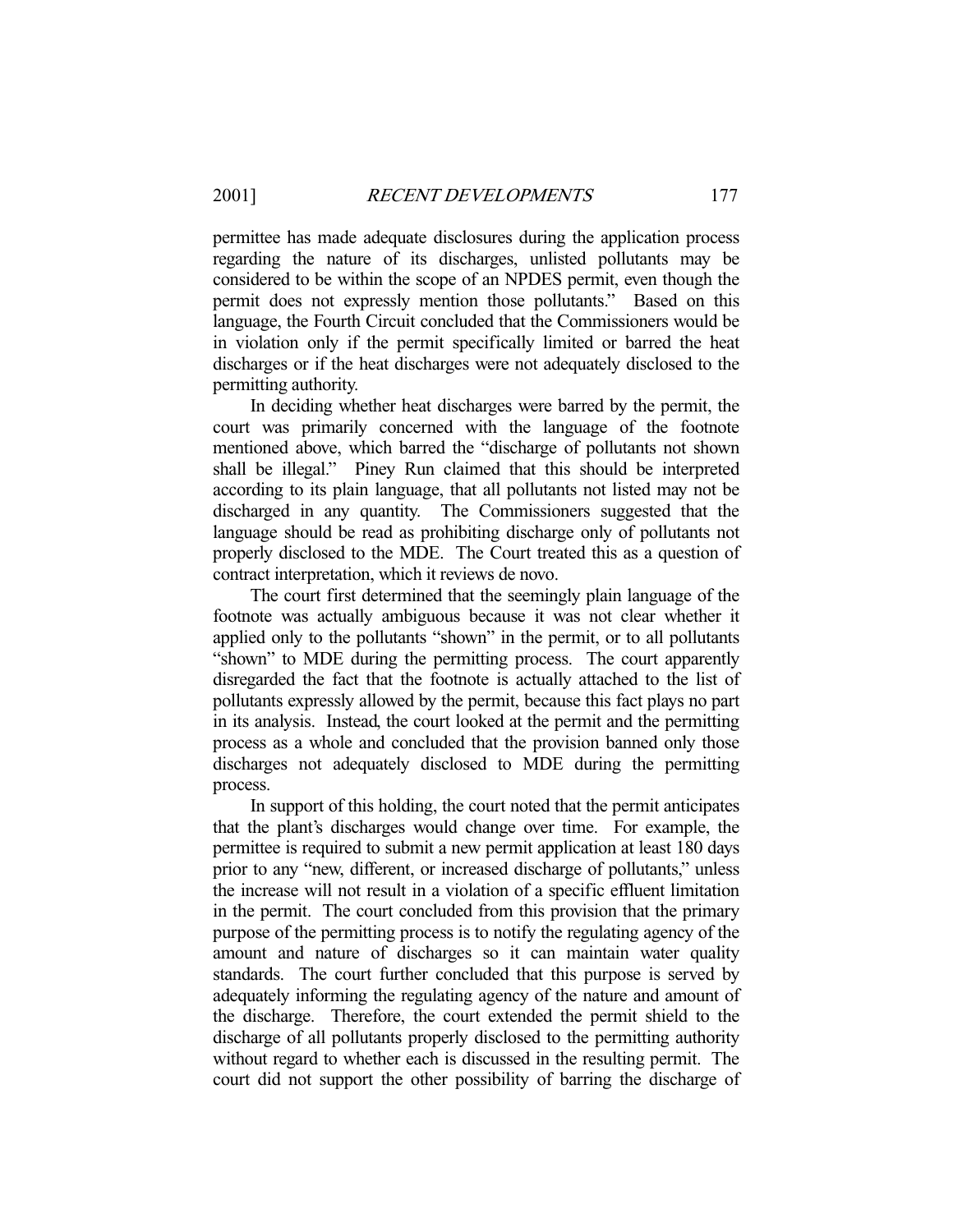statutory pollutants, even in infinitesimal amounts, unless these discharges were expressly permitted. The court did not acknowledge that the default rule set out by Congress in the Clean Water Act  $\S 1311(a)$ does prohibit the discharge of pollutants, even in infinitesimal amounts, unless expressly allowed by permit.

 The court finally concluded that the Commissioners adequately informed the MDE of its potential heat discharges and that its actual discharges were within the contemplation of the permit. On these grounds, it reversed and remanded for judgment in favor the Commissioners.

## Ben Demoux

## Sierra Club v. Whitman, 268 F.3d 898 (9th Cir. 2001)

 In this decision, the United States Court of Appeals for the Ninth Circuit held that it is squarely within the discretion of the EPA Administrator to fail or refuse to find a violation of the Clean Water Act and to fail or refuse to take enforcement action against Clean Water Act violators. Accordingly, such decisions by the Administrator of the EPA are not subject to judicial review.

 Pursuant to the Clean Water Act of 1972, 33 U.S.C. § 1365(a)(2) (1994), Sierra Club, Grand Canyon Chapter, and Teresa Leal (Sierra Club) collectively filed a citizen suit against the EPA, the EPA Administrator, EPA Region IX, and the Region IX Administrator. Sierra Club alleged that the EPA failed to take enforcement action against the City of Nogales (the City) or the International Boundary and Water Commission (the Commission) for operating a wastewater treatment plant in violation of the Clean Water Act. Specifically, the EPA granted the City and the Commission a permit to discharge pollutants in 1991. In 1996, the permit expired. The EPA issued another permit in 1998 but withdrew it before the new permit came into effect (the EPA's withdrawal of the new permit is currently on appeal). As such, the plant currently operates and discharges pollutants under the permit that expired in 1996.

 The court explained, quoting the Clean Water Act, "whenever 'the Administrator finds that any person is in violation' of permit conditions, the Administrator 'shall issue an order requiring such person to comply . . . or . . . shall bring a civil action' against the violator." Further, citizens may sue "the Administrator where there is alleged a failure . . . to perform any act or duty under this chapter which is not discretionary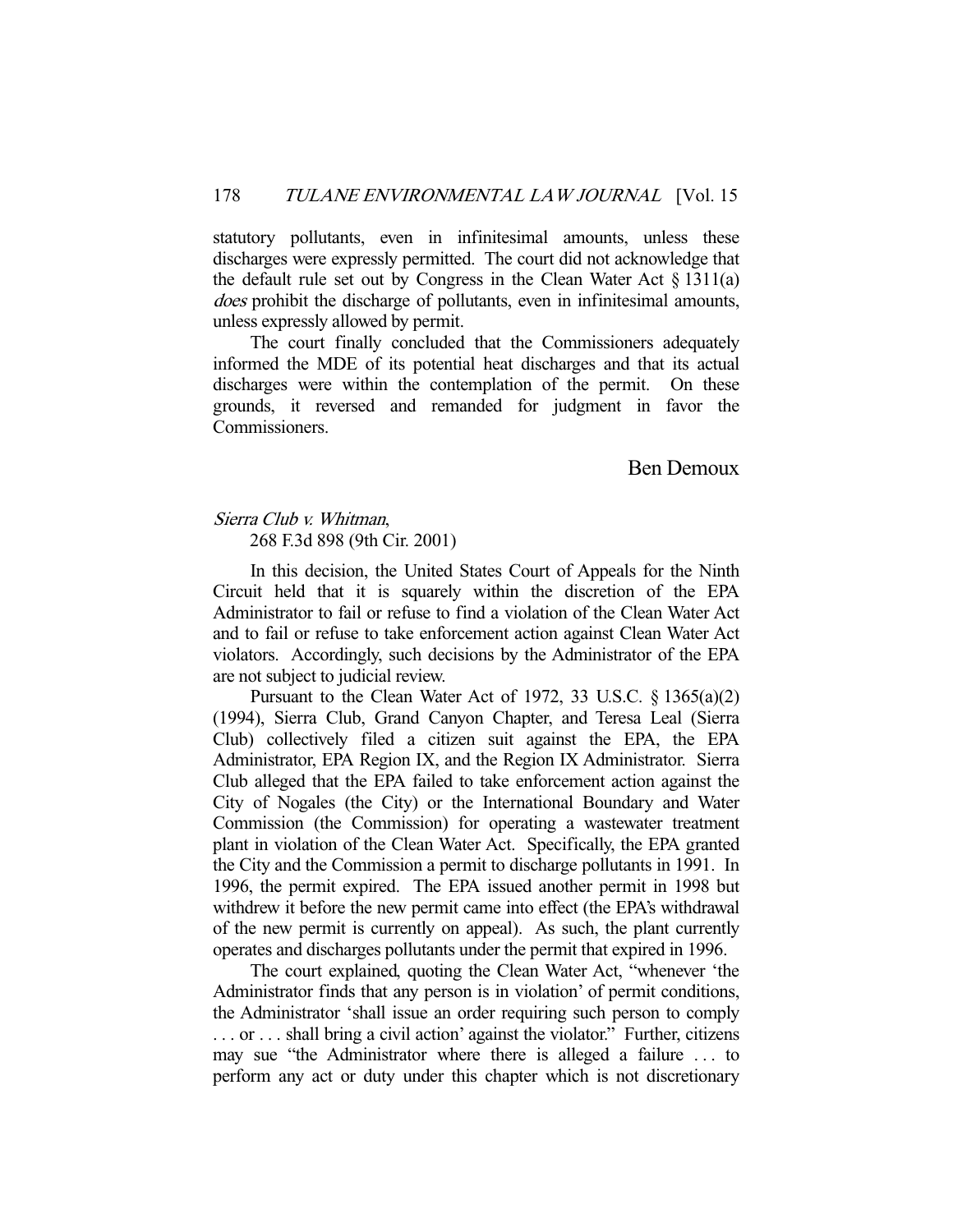with the Administrator." Thus, based upon reports showing that the facility at issue violated permit limits 128 times between January 1995 and January 2000, Sierra Club sued the EPA under this citizen suit provision. The district court dismissed Sierra Club's suit for lack of jurisdiction, concluding that the Administrator had not failed to perform any nondiscretionary act or duty. Thus, according to the lower court, the EPA did not waive the sovereign immunity of the United States.

 On appeal, the Ninth Circuit first addressed the issue of sovereign immunity. Absent waiver, suits against federal administrative agencies and against officials of the United States are barred under the doctrine of Sovereign Immunity. Thus, absent waiver, suits against the EPA and its Administrator are barred. The citizen suit provision of the Clean Water Act waives sovereign immunity "only for suits alleging a failure of the Administrator to perform a non-discretionary duty." Accordingly, under the Ninth Circuit's analysis, the question of sovereign immunity and the appropriateness of judicial review turns on whether Congress intended the Administrator's duties to be nondiscretionary.

 The court next addressed whether the Administrator has a nondiscretionary duty to make findings as to Clean Water Act violations. The court stated that the EPA Administrator has no mandatory duty "to make findings when provided with information suggesting a violation" of the Clean Water Act. First, the court reasoned that there is a traditional presumption that agencies have discretion as to whether to investigate or enforce unless Congress has otherwise indicated. Second, the court found no explicit language in the statute stating that the agency has an affirmative duty to make findings. Third, the court rejected the argument that seemingly nondiscretionary language in the statute—"the Administrator 'shall' issue an order of compliance or commence a civil action"—leads to an implicit mandatory duty for the Administrator to make findings.

 Finally, the Ninth Circuit concluded that even if the Administrator had a mandatory duty to make findings as to purported Clean Water Act violations, the EPA has complete discretion regarding whether to take enforcement action. Again, the court pointed to the traditional presumption that decisions regarding whether to investigate or to enforce are within the discretion of administrative agencies unless Congress otherwise indicates. Sierra Club argued that the presumption of agency discretion is rebutted by the statutory language: the Administrator "shall issue an order requiring . . . [compliance]." The Ninth Circuit rejected this argument citing the structure of Section 1319 and the legislative history of the Clean Water Act.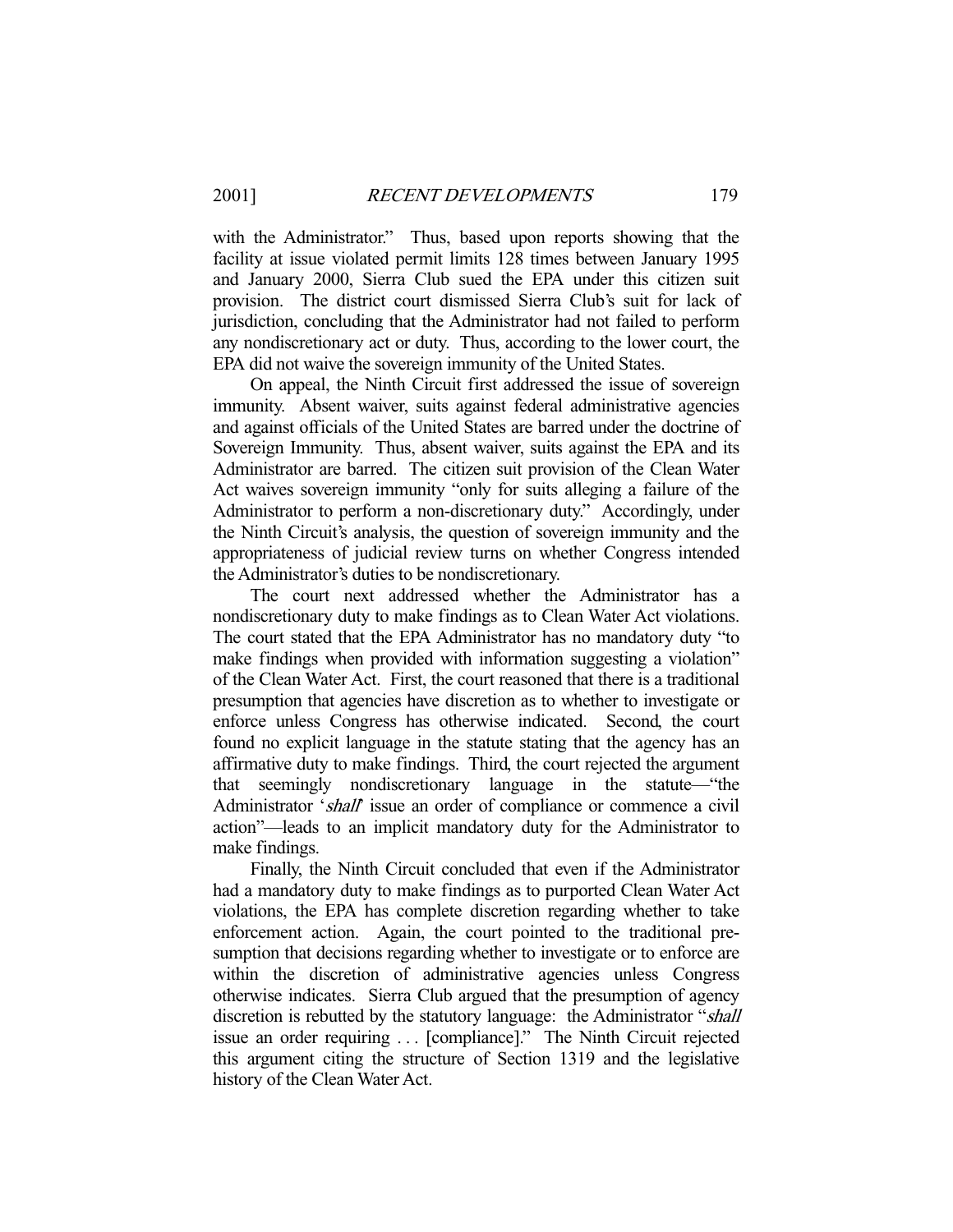In his concurrence, Circuit Judge Gould agreed that the Administrator has no mandatory duty to make findings when presented with information showing Clean Water Act violations. According to the concurrence, because the EPA has no mandatory duty to make findings and because Sierra Club did not present the EPA findings regarding violations, the court inappropriately addressed whether the Administrator has a nondiscretionary duty to enforce: "[T]he discretionary finding of violation is a necessary preliminary condition to an agency enforcement action."

 In conclusion, the Ninth Circuit held that the district court lacked subject matter jurisdiction in this action. Both the duty to make findings and the duty to enforce are discretionary duties under the Clean Water Act. Under the Clean Water Act's citizen suit provision, Congress has waived the sovereign immunity of EPA and its Administrator solely for suits alleging failure to perform nondiscretionary duties. Thus, the EPA and its Administrator may choose whether or not to make findings when presented with evidence of Clean Water Act violations. The EPA and its Administrator may choose whether or not to enforce the Clean Water Act even when the EPA has made findings of violations. In short, duties as to investigation and enforcement are wholly discretionary and such decisions by the EPA and its Administrator are entirely shielded from judicial review.

## Michelle Boudreaux

## III. COMPREHENSIVE ENVIRONMENTAL RESPONSE, COMPENSATION, AND LIABILITY ACT

## Broward Garden Tenants Ass'n v. EPA,

157 F. Supp. 2d 1329 (S.D. Fla. 2001)

 The Broward Garden Tenants Association (Tenants Association), an organization of minority residents living in the Broward Gardens Complex in Ft. Lauderdale, Florida, brought suit against the Environmental Protection Agency (EPA), the City of Ft. Lauderdale, the Department of Housing and Urban Development, and other parties (collectively, the defendants). The Tenants Association alleged that the defendants had violated the Constitution by establishing and maintaining a racially segregated system of low income housing near the Wingate Superfund Site. The defendants filed a motion to dismiss, arguing that the federal court lacked subject matter jurisdiction under section 9613(h) of the Comprehensive Environmental Response, Compensation, and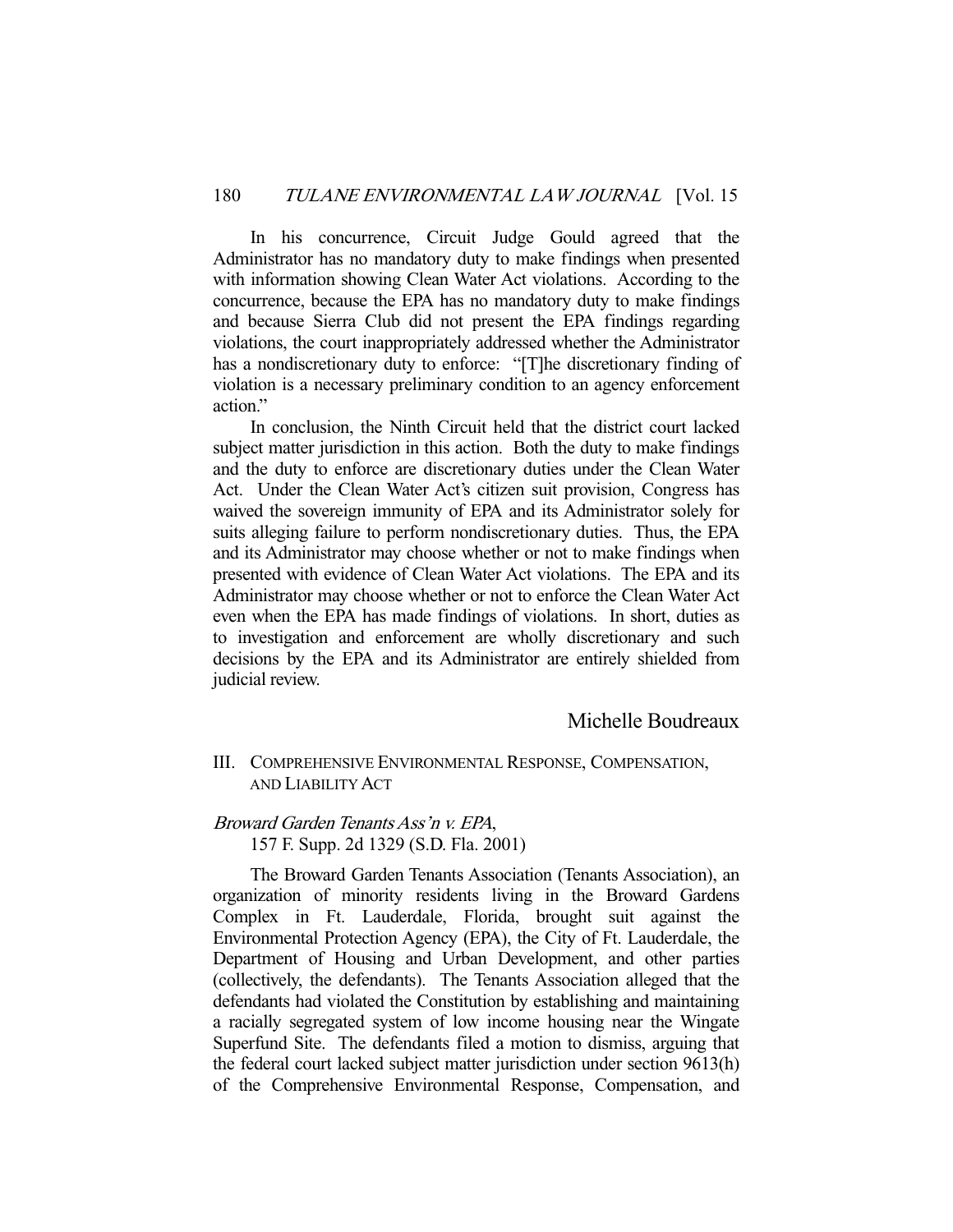Liability Act (CERCLA), which states that except for a list of limited exceptions, no federal court shall have jurisdiction to review any challenges to removal or remedial action selected under CERCLA. The court agreed with the defendants and dismissed the action.

 The Tenants Association contended that the defendants built Broward Gardens despite their knowledge that the predominately minority community would be subject to contamination. The Wingate site was listed on the National Priorities List and the surrounding area had higher cancer levels than other areas in Broward County. The EPA developed a plan under CERCLA to cleanup Wingate and entered into a consent decree with the city and other potentially responsible parties. The plaintiffs claimed that the plan was inadequate and that the site continued to expose area residents to dioxin and arsenic in their air, soil and drinking water.

 The defendants argued that section 9613(h) of CERCLA banned the plaintiffs' challenges to the consent decree. The plaintiffs countered that CERCLA's ban on pre-enforcement actions did not apply because their challenges to the consent decree were constitutional in nature. The court interpreted the plaintiffs' claims to be challenges to the cleanup procedures selected in the consent decree. Because the cleanup of Wingate was still ongoing, the court dismissed the plaintiffs' statutory claims citing unanimous agreement in the circuit courts that section 9613(h) is a bar to statutory claims directed against ongoing cleanups. The court then turned to address the subject matter jurisdiction over constitutional challenges to the consent decree.

 Because the Eleventh Circuit has not ruled on the issue, the court examined the case law of other circuits. The majority view, according to the court, holds that all constitutional claims are barred by section 9613(h). In Aztec Minerals Corp. v. EPA, 1999 WL 967270 (10th Cir. Oct. 25, 1999), the Tenth Circuit stated that judicial review under section 9613(h) is expressly limited to the exceptions listed in the provision. Additionally, in Barmet Aluminum Corp. v. Reilly, 927 F.2d 289 (6th Cir. 1991), the Sixth Circuit held that neither the legislative history, nor the statutory language, of CERCLA allowed for constitutional challenges. Furthermore, the Sixth Circuit found that this bar did not violate due process rights because the statute left open the possibility of a postenforcement hearing. Under the majority view, the *Broward* court found the plaintiffs' claims to be barred.

 The court next turned to the First Circuit's approach to the issue as stated in *Reardon v. United States*, 947 F.2d 1509 (1st Cir. 1991). In Reardon, the First Circuit drew a distinction between claims challenging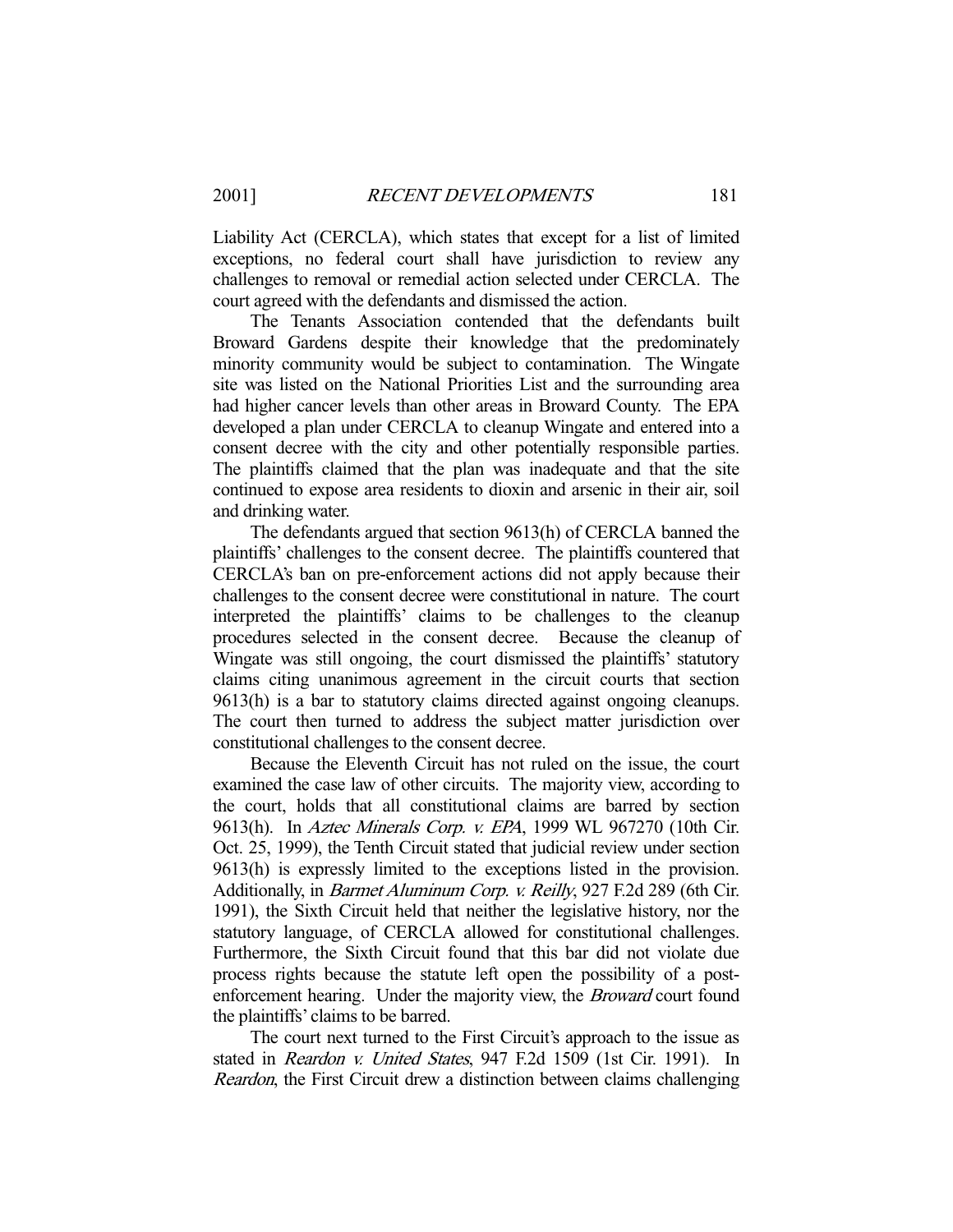the constitutionality of CERCLA itself, which are allowable, and claims challenging the constitutionality of the remedy under CERCLA, which are barred. The *Broward* court stated that because the Tenants Association was challenging the constitutionality of a remedy selected by EPA under CERCLA, their claims would fail under the First Circuit's test.

 Finally, the court examined two cases in the Virginia district courts, Reeves Bros. v. EPA, 956 F. Supp. 665 (W.D. Va. 1995), and Washington Park Lead Committee, Inc. v. EPA, which allowed constitutional claims under section 9613(h) to be heard. The court noted that these cases have not been followed in other circuits and are not binding on this case. The court, therefore, dismissed the plaintiffs' claims for lack of subject matter jurisdiction, noting that the plaintiffs were still free to bring claims based on state law in state court, or to challenge the Wingate cleanup in federal court once it is complete.

Alisa Coe

#### IV. ADMINISTRATIVE PROCEDURE ACT

## Ocean Advocates v. United States Army Corps of Engineers, 167 F. Supp. 2d 1200 (W.D. Wash. 2001)

 This was a suit under the Administrative Procedure Act (APA) for judicial review of a federal administrative agency action. The matter came before the court on three motions for summary judgment filed by Ocean Advocate, the United States Army Corps of Engineers (Corps) and defendant-intervenor Atlantic-Richfield Company (ARCO). Ocean Advocates sought declaratory, injunctive, and other relief, claiming that the Corps' decision to issue and extend ARCO's permit violated the Magnuson Amendment to the Marine Mammal Protection Act, the National Environmental Policy Act (NEPA), and Section 10 of the Rivers and Harbors Act. The Corps and ARCO opposed Ocean Advocates' motion for summary judgment and both submitted a cross-motion for summary judgment. The Corps alleged that it did not violate the Magnuson Amendment, NEPA, or the Rivers and Harbors Act. In addition to joining the Corps in its arguments, ARCO argued that Ocean Advocates' claims regarding the Magnuson Amendment must be dismissed for lack of standing, or barred on the basis of laches. The court issued an order denying Ocean Advocates' motion and its request for relief. It then granted the Corps' motion and found that the Corps'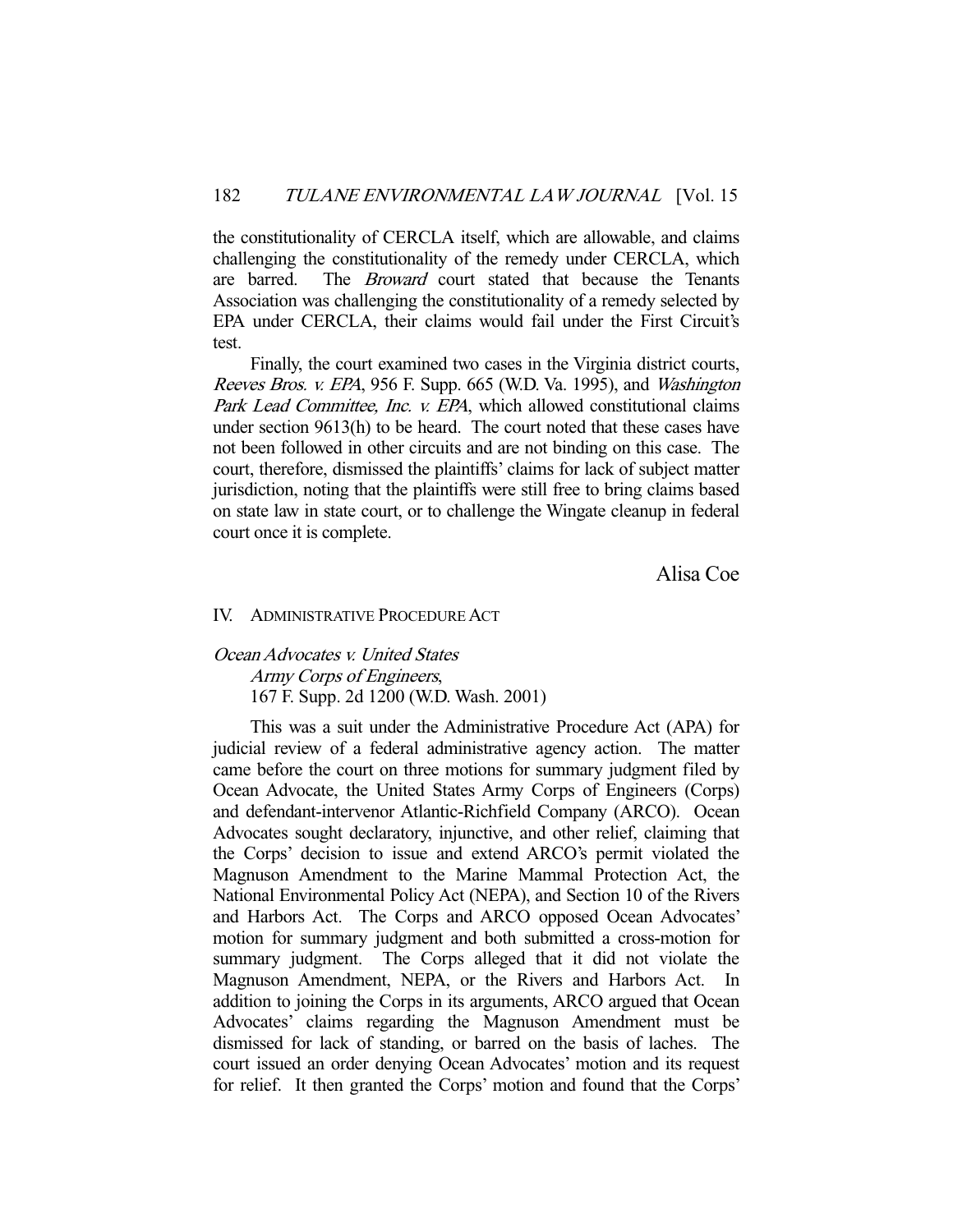action did not violate the Magnuson Amendment or NEPA. The court granted ARCO's motion on the merits, but denied its motion on the issues of standing and laches. Finally, the court found that Ocean Advocates did not have a private right of action to pursue a claim under Section 10 of the Rivers and Harbors Act.

 Cherry Point, Washington, is a "heavy impact industrial" zoning area. In 1971, ARCO constructed a refinery at Cherry Point in order to refine Alaskan North Slope crude oil pursuant to a 1969 permit issued by the Corps. At that time, ARCO decided to build only on the southern portion of the dock. Construction on the northern portion was postponed until the southern dock reached capacity or until the loading and unloading hampered refinery operations. In 1992, when ARCO submitted an application for a permit to construct on the northern portion of the dock, the receiving rate at the southern dock was still substantially below capacity. The Corps gave public notice of ARCO's application and received substantive remarks from the United States Fish and Wildlife Service (FWS). On March 1, 1996, after confirming that there would be no significant impact to any endangered species, the Corps issued a Finding of No Significant Impact (FONSI) and issued ARCO a permit under Section 10 of the Rivers and Harbors Act. The construction was to be completed by March 1, 2001, but in March 2000, ARCO requested a one-year extension of the permit. The Corps again consulted with the FWS which found that there would be no significant impact on listed species. On June 22, 2000, the Corps approved ARCO's request for a permit extension, concluding that the dock extension would not violate the Magnuson Amendment and that the Endangered Species Act (ESA) consultation was complete.

Standing: The court began its analysis by considering ARCO's claim that Ocean Advocates lacked standing to pursue its claim regarding a violation of the Magnuson Amendment. To establish standing under the APA, a plaintiff must demonstrate that he is "adversely affected or aggrieved by agency action within the meaning of a relevant statute," and that his grievance falls within the "zone of interests protected or regulated by the statutory provision or constitutional guarantee invoked in the suit." The court held that the plaintiffs did satisfy the constitutional requirements for standing based upon harm to their professional, aesthetic, and recreational use of the area. The court also held that the plaintiffs demonstrated that they were within the zone of interests to bring a claim under the Magnuson Amendment, and therefore they satisfied the requirements of standing.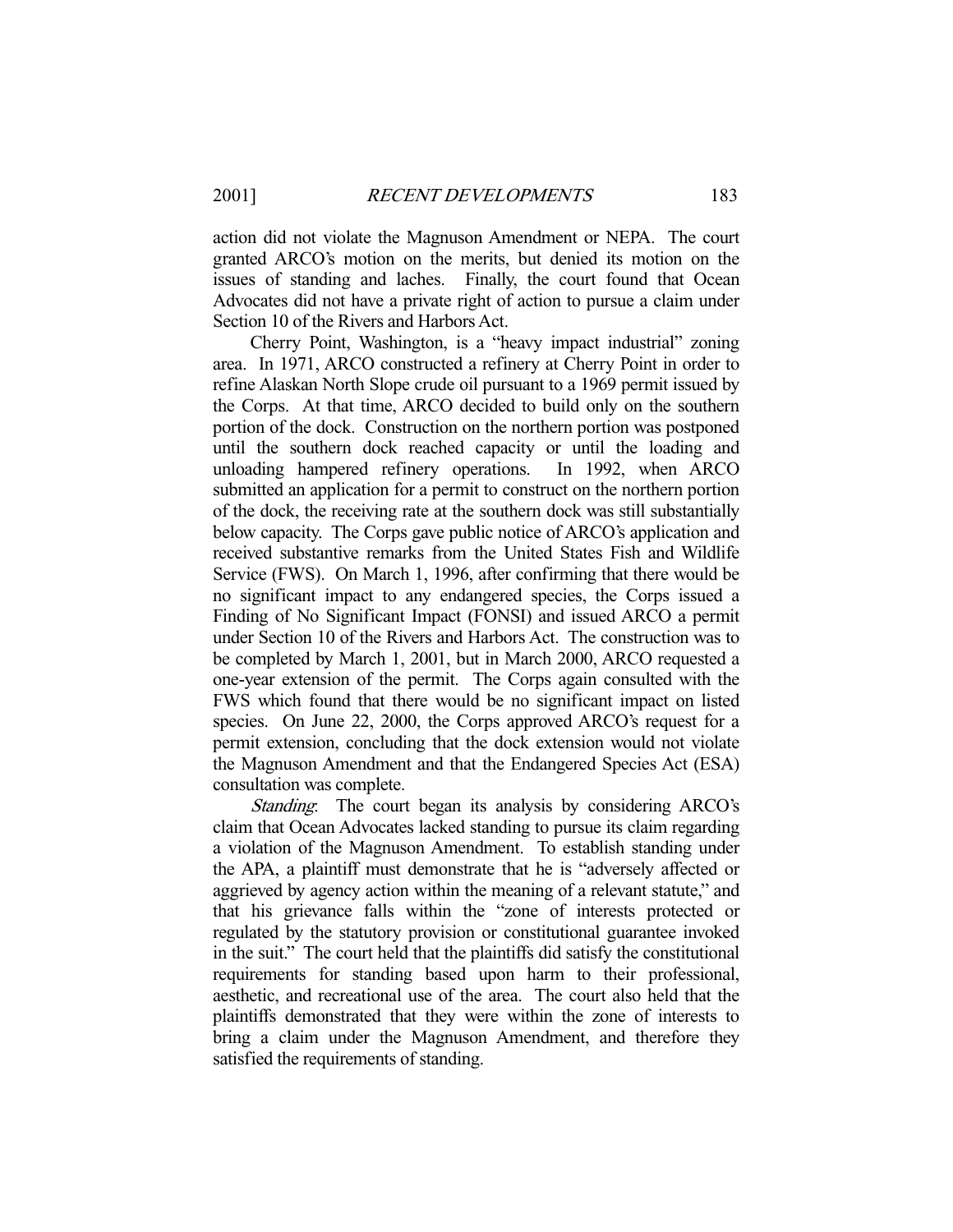Laches. The court then addressed ARCO's defense of laches. In order to apply laches, a defendant must establish a lack of diligence by the plaintiff and prejudice to the defendant resulting from the plaintiff's lack of diligence. To determine if a party is diligent, a court may consider such issues as whether the party has made its position known prior to filing suit. The court held that laches should not be applied here because there was no lack of diligence on the part of the plaintiff, and therefore, there can be no evidence of undue prejudice.

Magnuson Amendment. The court then discussed the Chevron v. Natural Resources Defense Council, 467 U.S. 837 (1984), standard of review which gives deference to the permit-issuing agency's interpretation of the statute. The Magnuson Amendment prohibits any federal official from issuing any permit for constructing a terminal dock in eastern Washington that may result in an increase in the volume of crude oil capable of being handled at a facility. To support its decision to grant ARCO's permit the Corps relied on the specific language of the permit itself, which allows for a "petroleum product loading/unloading facility." Because the permit applies only to petroleum projects, it has no effect on the volume of crude oil. The Corps applied this language to the language of the Act, finding that even if the construction were to increase the volume of crude oil actually handled, it would not change the capability of the facility because the facility is not yet at maximum capacity. The court, applying the deference of Chevron, agreed with this interpretation and held further that the Corps' interpretation was not arbitrary and capricious and should be upheld.

NEPA: NEPA requires agencies to prepare an environmental impact statement (EIS) for all major federal actions "significantly affecting the quality of the human environment." The court's role is to ensure that the Corps fulfilled its responsibility to weigh the context and intensity of the proposed project. Ocean Advocates claimed that the Corps' FONSI was arbitrary and that the agency failed to address cumulative impacts. The court disagreed, holding that the FONSI was not arbitrary and the administrative record supports the Corps' finding that there would be no cumulative impact that needed to be studied. The court also held that the Corps' actions complied with NEPA in that it addressed concerns of impact to threatened and endangered species and found that the risk was minimal.

Rivers and Harbors Act. Finally, under Section 10 of the Rivers and Harbors Act, the Corps may grant extensions of permits unless it determines the extension would be contrary to public interest. Regardless of the Corps' determination, however, the Supreme Court has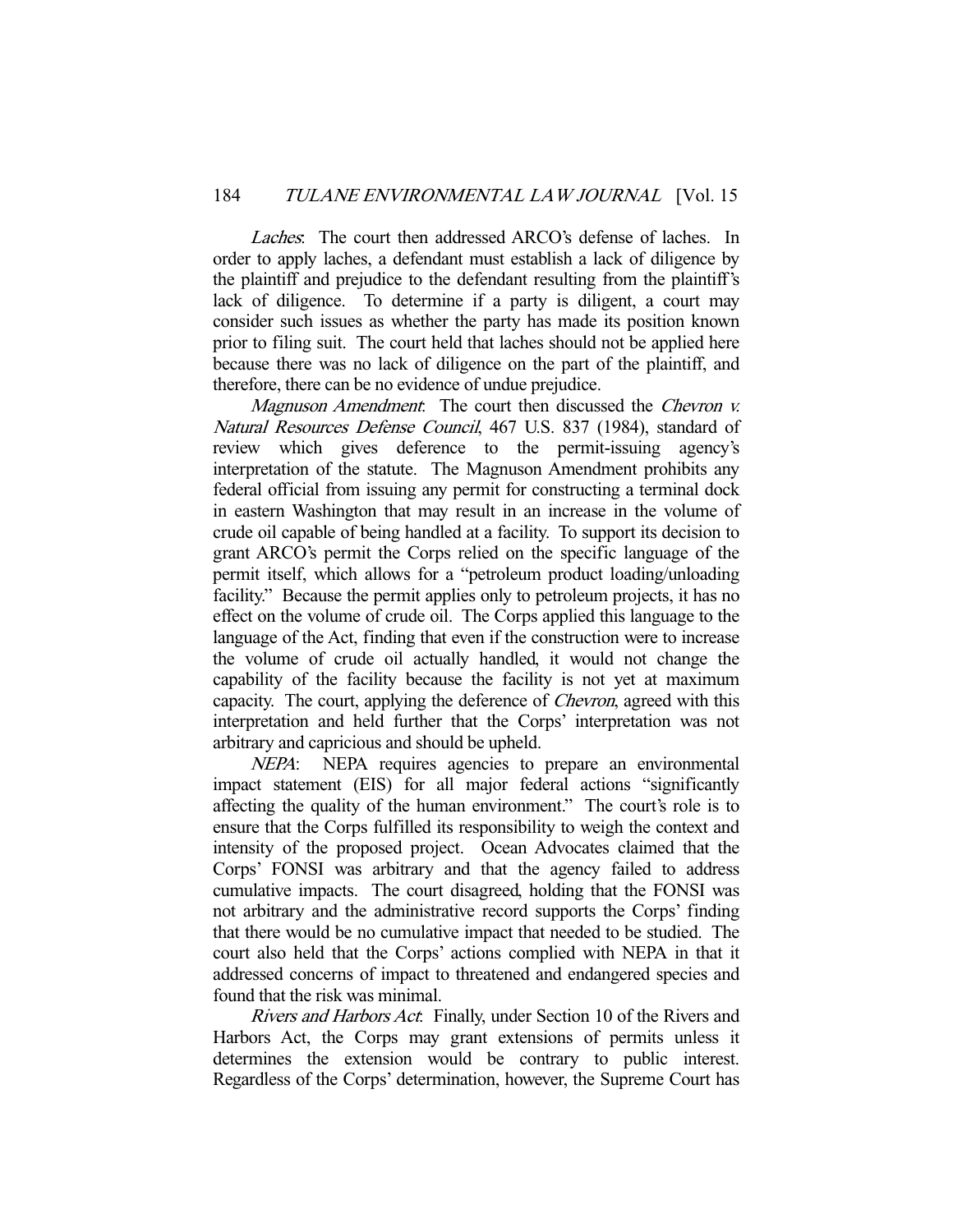found that no private right of action can be implied from the language of that Act. Therefore, the court found it unnecessary to consider Ocean Advocates' claim.

 In summary, this court held that the Corps considered all of the information before it and made reasoned decisions that the Magnuson Amendment would not be violated and there would be no significant impact to the human environment under NEPA. The court therefore upheld the Corps' issuance of the permit.

## Alison Hoyt

## V. MAGNUSON-STEVENS FISHERY CONSERVATION AND MANAGEMENT ACT

#### State of New York v. Evans,

162 F. Supp. 2d 161 (E.D.N.Y. 2001)

 The United States Department of Commerce (DOC), by way of the Magnuson-Stevens Fishery Conservation and Management Act (Magnuson-Stevens Act), has the power to make regulations necessary for conservation and management of the Atlantic coast fish species, scup.<sup>1</sup> Under the Magnuson-Stevens Act, the DOC exercises "exclusive fishery management authority" over an area beginning three miles offshore and extending to 200 nautical miles from the coastline. This area of water is considered to be federal waters. The DOC exercises its authority by creating fishing regulations that have the force of law in these waters. The DOC's regulations are based on Fishery Management Plans (FMPs) that have been adopted by the National Marine Fisheries Service (Fisheries Service).

 The Magnuson-Stevens Act also gives each individual Atlantic coast state exclusive regulatory authority over scup fishing within three miles of that state's coastline. These states look to the Atlantic States Marine Fisheries Commission (States Commission) for guidance in exercising its authority in state waters. The States Commission is composed of representative members from the eastern coastal states. It prepares Coastal Fishery Management Plans (CFMPs) that are required under the Atlantic Coastal Fisheries Cooperative Management Act to be implemented and enforced by Atlantic coastal states through state legislation. These CFMPs do not require federal approval. However,

-

 <sup>1.</sup> Scup is a schooling fish species found in the Northwest Atlantic Ocean, primarily between the coasts of Massachusetts and North Carolina.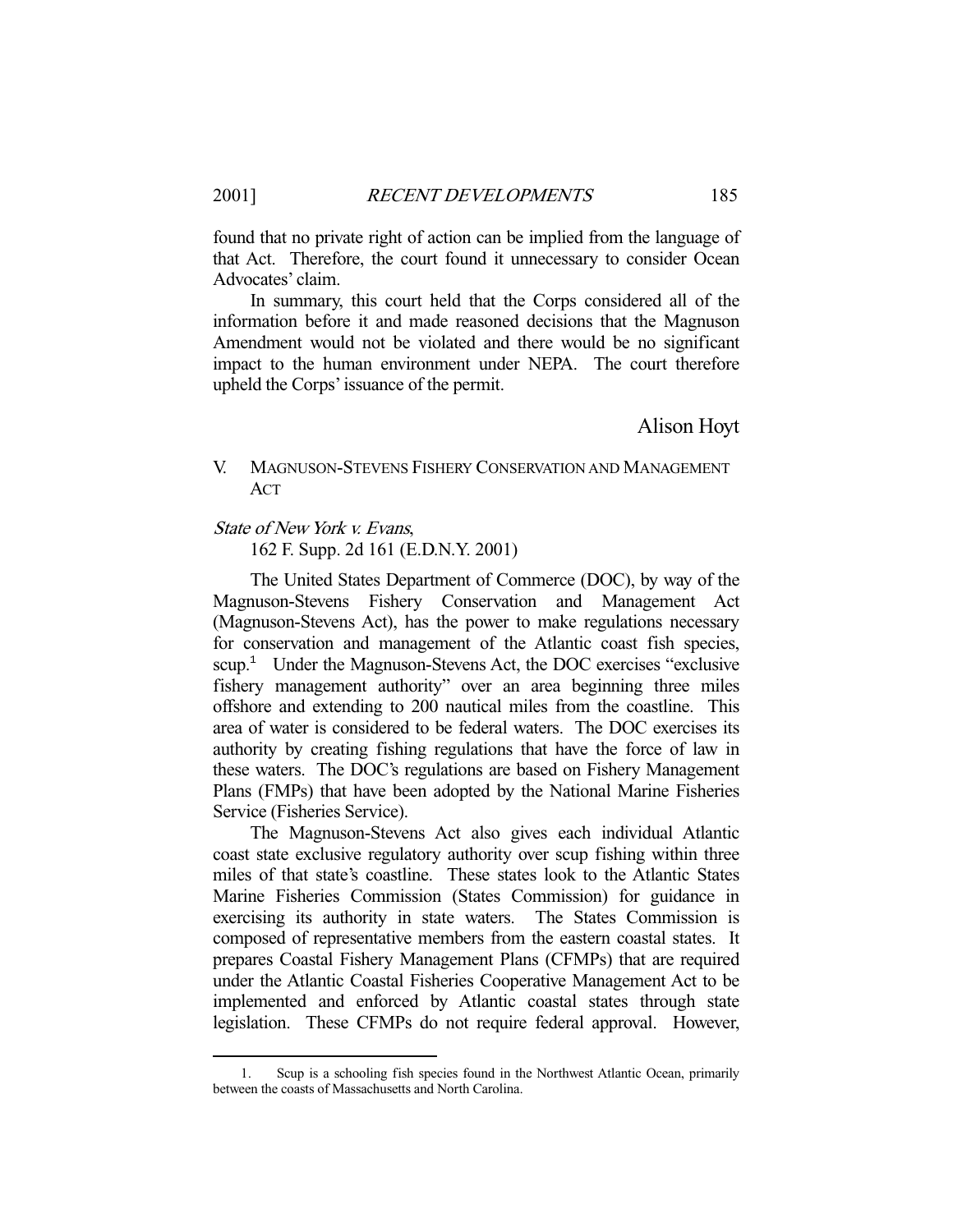should a state fail to employ or comply with a CFMP, the DOC may come in and impose a freeze on fishing in a noncompliant state's state waters.

 In early 1995, the Fisheries Service concluded that "the scup stock is overexploited and at a low abundance level." In response to this, the Fisheries Service adopted a scup FMP based on a joint proposal by the Mid-Atlantic Fishery Management Council and the States Commission, with input from the South Atlantic and New England Fishery Management Councils. Because scup schools spend the summer in state waters and the winter in federal waters, this FMP divided the fishing year into winter and summer periods and set fishing quotas in an attempt to protect the fish stock. In 1997, the DOC's final published regulations implementing this FMP called for a state-by-state summer quota on scup. Upon the attainment of its scup quota, a state would close its waters to scup fishing. When all states had met their quotas, the DOC would then close federal waters to all scup fishing. Any scup caught in state waters after a state's quota had been exceeded were dubbed overages and subtracted from that states quota for the next summer as a penalty. The States Commission adopted an identical plan as its scup CFMP.

 Massachusetts objected to the FMP quotas, prompting it to bring suit against the DOC in a federal court in June 1997. Following a court ruling in Commonwealth of Massachusetts by Division of Marine Fisheries v. Daley, 10 F. Supp. 2d 74 (D. Mass. 1998), in favor of Massachusetts, the DOC's state-by-state quotas were set aside, thus preventing the calculation of and punishment stemming from individual state scup overages. The DOC was consequently forced to regulate scup fishing through the enforcement of a federal plan calling for an overall coastwide summer quota of 685,000 pounds of scup. The States Commission opposed this coastwide quota as being too low and proposed a state plan that nearly doubled the federal plan's summer quota. The DOC did not consent to the state plan and in May 2000, published the final regulation that put into effect its proposed scup quota.

 In the years since the DOC's initial scup FMP in 1997, leading up to the enactment of and including the 2000 DOC regulations, several states ignored the DOC quotas and often exceeded them by several hundreds of thousands of pounds of scup. It was in response to the 2000 regulations, however, that New York and Rhode Island (Plaintiffs) filed suit seeking invalidation of the coastwide summer quota as arbitrary and capricious.

 The court reviewed the DOC's 2000 regulatory implementation of the FMPs under the arbitrary and capricious standard of the Administrative Procedure Act. Under this standard, there is a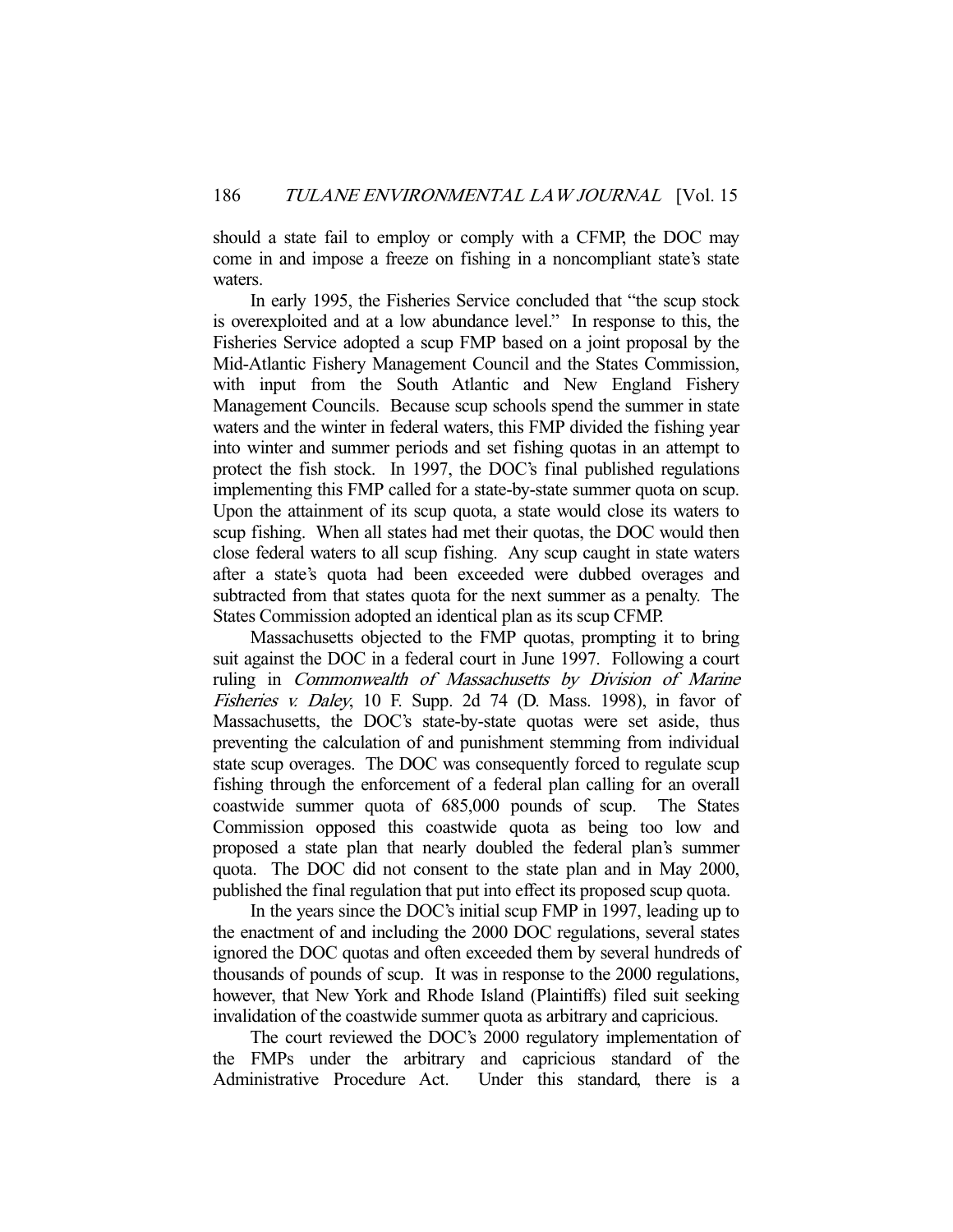presumption of validity attached to the DOC's action, but the plaintiff may rebut that presumption with sufficient evidence. The court determined that the primary issue was whether the administrative record justifies the DOC's enactment of the regulations.

 The court found that the DOC's coastwide quota was adequately supported in the record. This decision was based on the welldocumented fact that scup are overfished as well as the DOC's duty under the Magnuson-Stevens Act to prevent this overfishing. The court agreed with the DOC that the coastwide quota "represents the maximum amount of fish that may be harvested while preventing overfishing and enabling this overfished resource to rebuild to its target level." Thus, based solely on the administrative record the coastwide quota is not arbitrary and capricious, but is a legitimate conservation measure.

 Despite this finding, the Plaintiffs further argued that the DOC's recognition of the state favored, state-by-state allocations being preferable to coastwide quotas is evidence that the DOC's failure to implement the former measures is arbitrary and capricious. The court, however, found that previously enacted state-by-state allocations of summer scup quotas were ignored by the states and later invalidated by Commonwealth of Massachusetts by Division of Marine Fisheries v. Daley, 10 F. Supp. 2d 74 (D. Mass. 1998). Thus, there was no evidence on the record that state-by-state allocations would be or have ever been an effective alternative to the coastwide quotas that were implemented, further justifying the DOC's decision.

 Finally, the Plaintiffs argued that the DOC rejected the state-by-state allocations in favor of the coastwide quota based on an "improper desire to avoid further litigation." This, the Plaintiffs contended, is not a factor that Congress intended the DOC to consider when implementing conservation regulations. This argument, however, was quickly quashed by the court based on the DOC's established willingness to work toward state-by-state allocations in the future, despite the First Circuit's warning in *Massachusetts v. Daley*, 170 F.3d 23, 32 (1st Cir. 1999), that any such allocation would be "subject to swift judicial review." In fact, the court found the DOC's decision to be motivated by other factors besides a fear of litigation, such as a desire to avoid both political wrangling and decisions based only on convenience. From the above findings, the court concluded that the DOC's 2000 scup regulations were an appropriate exercise of the DOC's conservation and management authority. Thus, the Plaintiffs' claim was dismissed.

Robin Houston Jones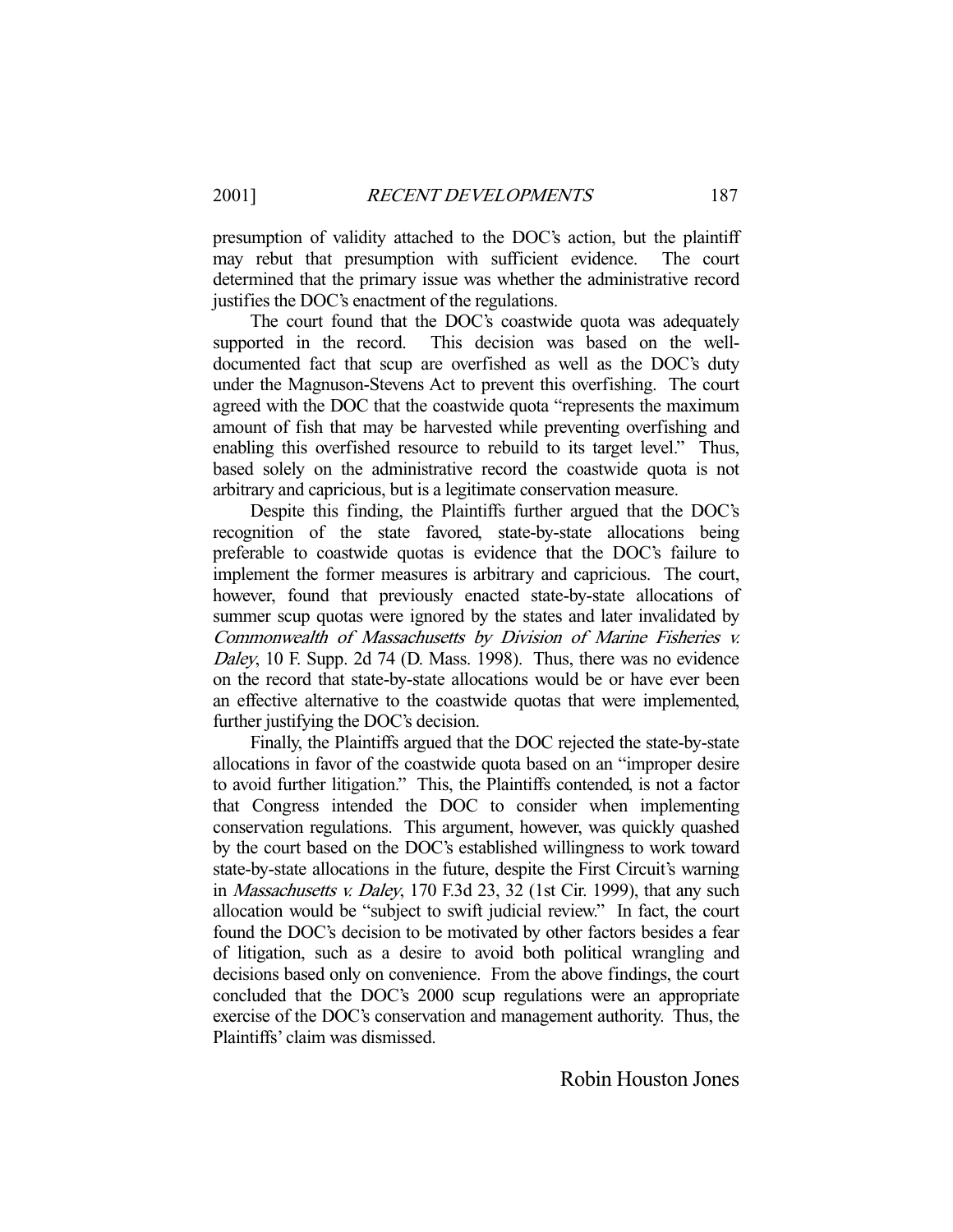#### VI. MASSACHUSETTS TOBACCO INGREDIENTS AND NICOTINE YIELD ACT

## Phillip Morris, Inc. v. Reilly, 267 F.3d 45 (1st Cir. 2001)

 Several tobacco manufacturing companies, headed by Philip Morris, Inc., challenged the constitutionality of a Massachusetts statute alleging that the statute effected an unconstitutional taking of their trade secret property within the meaning of the Fifth Amendment to the Constitution. The Massachusetts Tobacco Ingredients and Nicotine Yield Act (Disclosure Act), enacted by the state of Massachusetts in 1996, required manufacturers of cigarettes and smokeless tobacco products to reveal to the state the "identity of any added constituent . . . in descending order according to weight, measure or numerical count." The state of Massachusetts argued such information was necessary in order to develop research on "how these ingredients might impact health when combined in particular amounts with others" or when "burned alone or in combination." Still, the manufacturers argued that they had invested millions of dollars to create distinctive blends and to protect the identity of the ingredients from disclosure. Therefore, depriving the manufacturers "of their property interests in trade secrets, [results] in a takings for which the Constitution requires that just compensation be made." The Fifth Amendment to the United States Constitution states that "private property [shall not] be taken for public use, without just compensation." The state of Massachusetts argued that the Disclosure Act was a valid use of their police powers in an effort to safeguard public health within the state.

 The Disclosure Act, like the Federal Cigarette Labeling and Advertising Act and other state statutes, requires tobacco manufacturers to reveal weight, measure, and count information on any added ingredients, which the manufacturers regard as trade secret property. However, unlike the Disclosure Act, other statutes that require revealing this information treat it as trade secret property pursuant to the protections of the Trade Secret Act. The Disclosure Act, on the other hand, specifies that the submitted trade secret property shall become public record if two conditions are met.

 First, the DPH [Massachusetts Department of Public Health] must determine that there is a reasonable scientific basis for concluding that the availability of such information could reduce risks to public health. Second, the Massachusetts Attorney General must advise DPH that the public release of the information would not constitute an unconstitutional taking of property.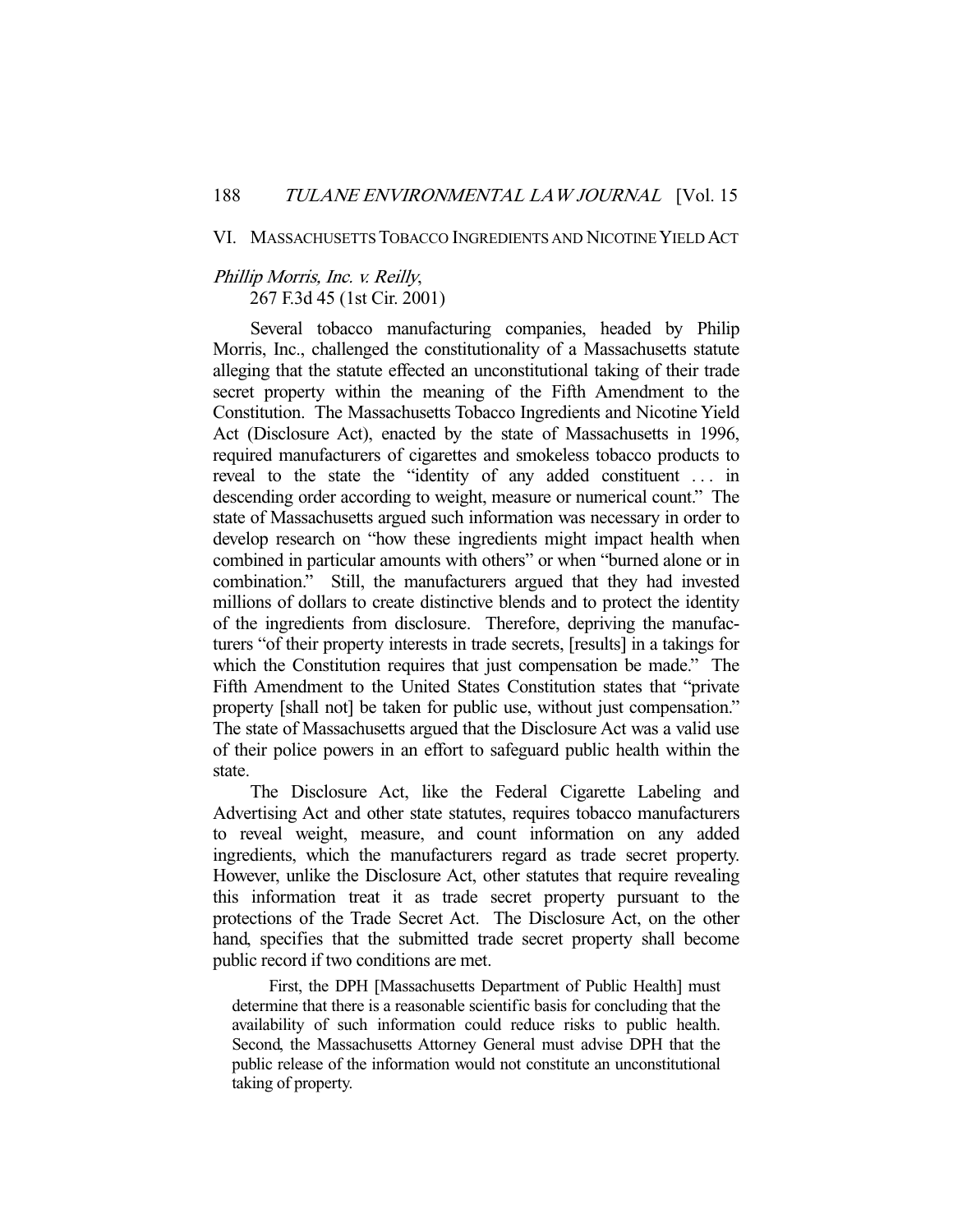If the Department of Public Health, after conducting the appropriate studies, concludes that the additives could present health risks that could be reduced by public knowledge of the information, they would be able to inform consumers with the state Attorney General's blessing.

 The court then proceeded to outline the applicable law in the area of takings. Takings jurisprudence has been divided into two areas: per se takings and regulatory takings. As discussed by the court, a per se taking occurs when government action results in a permanent physical occupation of private property or if government actions or regulations deny the owner all economically beneficial use of his land. The Supreme Court explained in Lucas v. South Carolina Coastal Council, 505 U.S. 1003 (1992), that just compensation must be awarded any time there is a finding of per se takings. The court in this case recognized that the per se category applied primarily to cases in which individuals had been forced to solely bear a burden which should be borne by society as a whole. This was not the case in the present action.

However, the Supreme Court also explained in *Pennsylvania Coal* Co. v. Mahon, 260 U.S. 393 (1922), "while property may be regulated to a certain extent, if regulation goes too far it will be recognized as a taking." In Penn Central Transportation Co. v. City of New York, 438 U.S. 104 (1978), the Supreme Court stated, "whether a particular restriction will be rendered invalid by the government's failure to pay for any losses proximately caused by it depends largely upon the particular circumstances in that case." Therefore, the court must look to the factual circumstances in the adjudicated case to make the appropriate determinations.

 The court of appeals then referred to the Supreme Court's examination of takings in the case *Ruckleshaus v. Monsanto*, 467 U.S. 986 (1984). In *Monsanto*, the Supreme Court had to decide whether the requirements of the Federal Insecticide, Fungicide, and Rodenticide Act (FIFRA) resulted in regulatory takings of trade secret property. The Supreme Court identified these three factors to be taken into account in making that determination: "the character of the government action, its economic impact, and its interference with reasonable investment-backed expectations." The Court then explained that Monsanto had the right to avoid revealing any valuable trade secrets by availing themselves of other markets. But, in order to be awarded the privilege of marketing their products in the states, they would need to reveal the components of their products. Likewise, tobacco manufacturers have the ability to market tobacco products in other states, thus avoiding the loss of any valuable trade secrets. But the power of the state to regulate the marketing of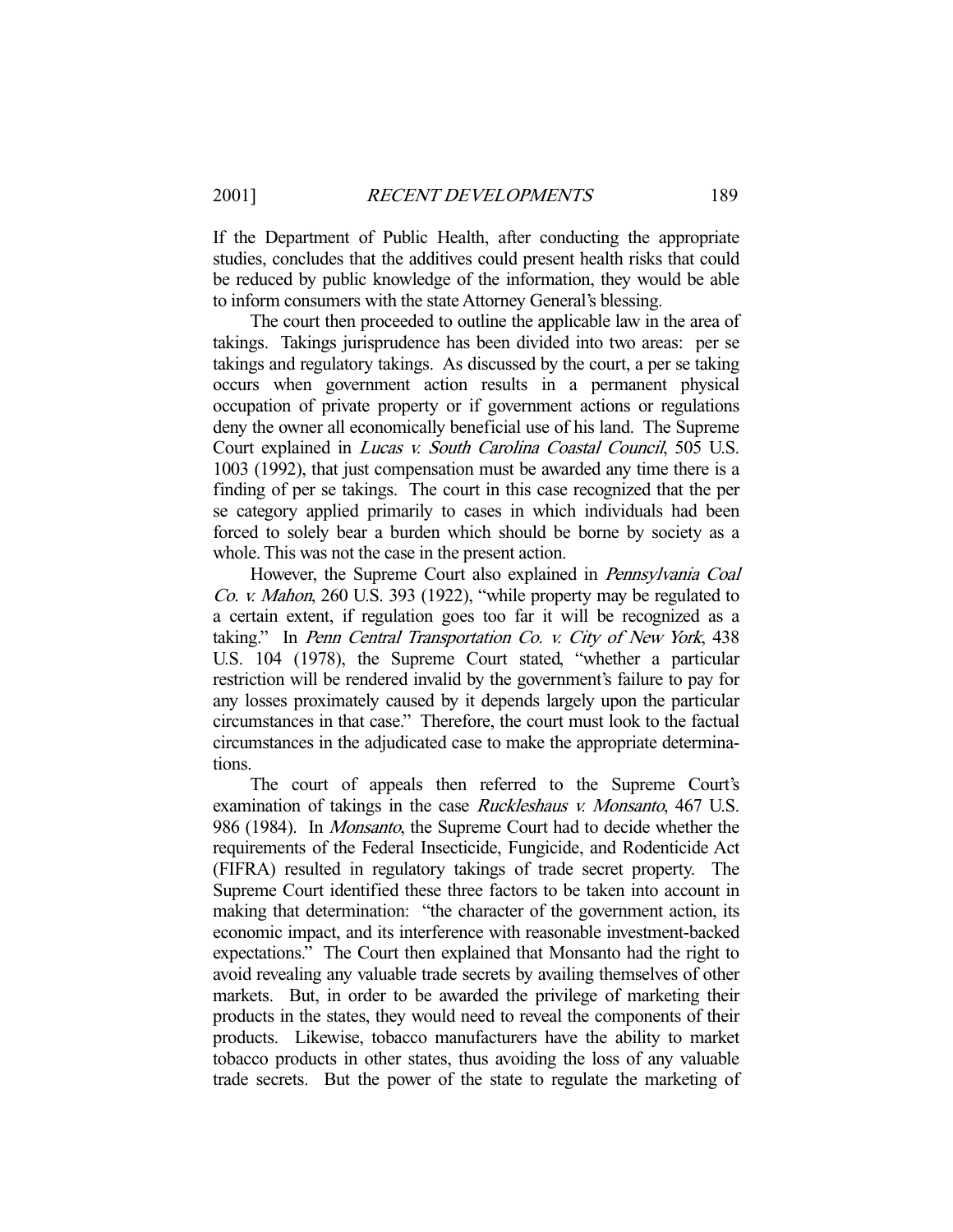tobacco within its borders is unquestioned particularly since it has "long been the source of public concern and the subject of government regulation."

 Applying this rationale, the First Circuit Court of Appeals therefore reasoned that the notion that a Commonwealth "cannot condition the right to sell a legal item of commerce on disclosure of trade secret information will not wash." The court concluded that the Disclosure Act, which required tobacco manufacturers to reveal trade secret information for potential disclosure in the state of Massachusetts, was a "valid exercise of the police power and in the absence of explicit guarantees of confidentiality from the Commonwealth, does not effect an unconstitutional taking."

 While the holding by the First Circuit Court of Appeals speaks specifically to trade secret property, it would not be a stretch to state that other types of property are now subject to seizure within this circuit if states find that the public health would be served. Still, the court of appeals does not automatically seize the trade secrets but suggests that revealing them is the price of doing business within that jurisdiction. In the area of environmental law, where regulatory takings and just compensation are so significant, the ability to effectively regulate some property uses without giving cause for just compensation would greatly serve the purpose of protecting public health and the environment. It will be interesting to see in which other scenarios courts may be willing to accept this reasoning.

Luis G. Martinez

VII. DOLPHIN CONSUMER PROTECTION ACT

Brower v. Evans,

257 F.3d 1058 (9th Cir. 2001)

 As early as 1959, fishermen in the Eastern Tropical Pacific Ocean (ETP) pursued the surface-dependent dolphin in order to locate and capture the yellowfin tuna in the waters below. Between the years of 1959 and 1972, millions of dolphins were inadvertently killed as a result of using them as traps for tuna. Consequently, in 1990, Congress enacted the Dolphin Protection Consumer Information Act (DPCIA) which prohibited companies from labeling tuna "dolphin safe" if the fisherman used purse seine nets or the method of encircling dolphins.

 In 1997, however, the United States and several other nations with purse seine fishing vessels in the ETP formed the Panama Declaration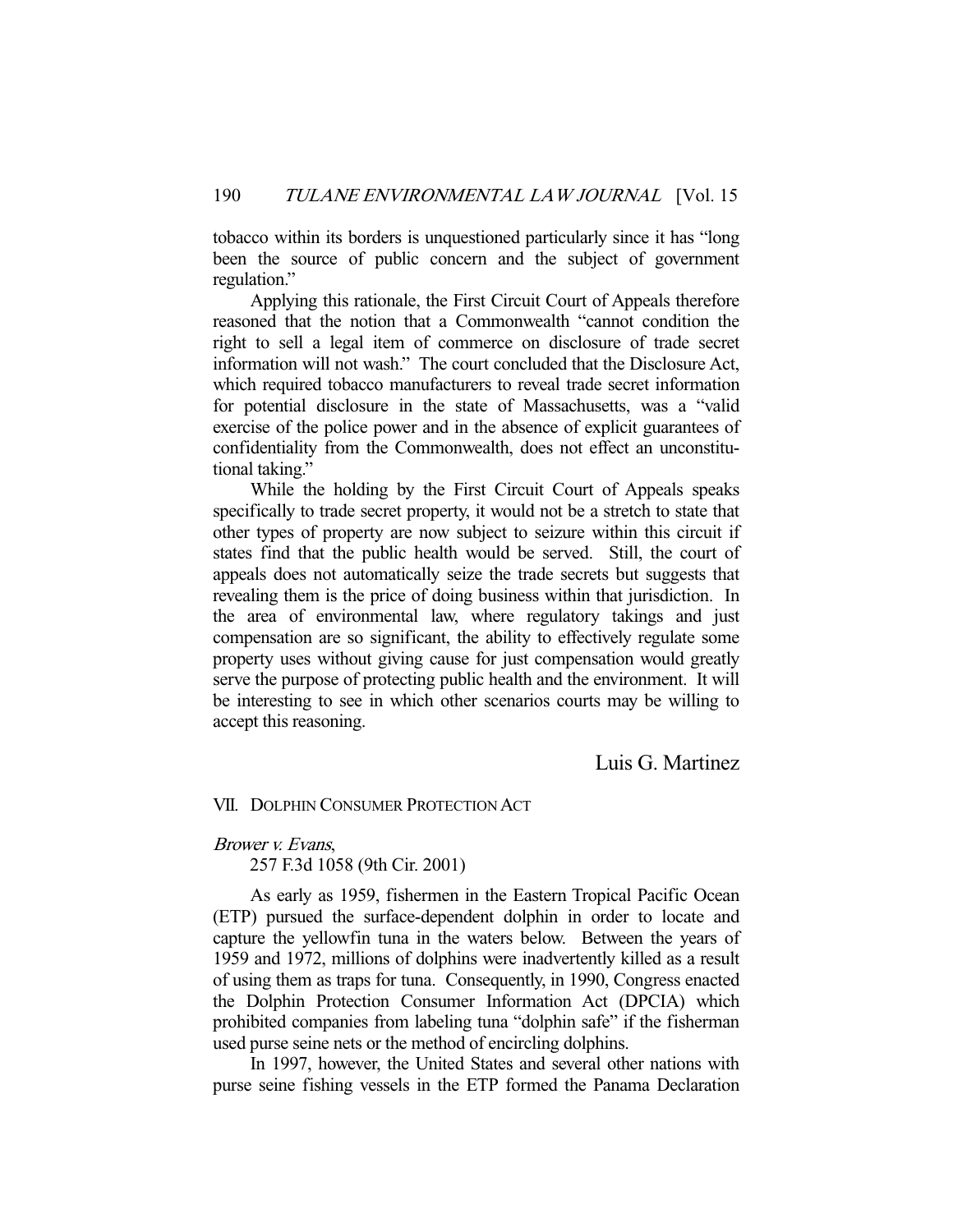(Declaration), in which they sought legislation "to allow tuna caught with purse seine nets to be labeled 'dolphin safe' as long as no dolphins were observed to be killed or seriously injured during the set." While the legislature enacted the International Dolphin Conservation Program Act (IDCPA) in order to, inter alia, implement the Declaration, it rejected the Declaration's aforementioned provision. The legislature reasoned that while dolphins may be safe from physical harm or death, the language of the agreement still permitted the chase and encirclement method which was likely to cause psychological stress to the dolphin, hindering the species' much needed population growth. Instead, the legislature amended the DPCIA, via the IDCPA, to require the Secretary of Commerce (Secretary) to make Initial and Final Findings as to "whether the intentional deployment on or encirclement of dolphins with purse seine nets is having a significant adverse impact on any depleted dolphin stock in the [ETP]." 16 U.S.C.  $\S$  1385(g)(1)-(2) (1994). Research upon which these findings were to be based was to be conducted by the National Marine Fisheries Service (NMFS) and was to include stressrelated research and a review of current relevant literature.

 The NMFS' report included findings that the dolphins were not reproducing at the level projected. These findings were based on the low numbers of dolphin mortalities as compared to earlier years and the dolphin's reproductive potential. The NMFS identified stress, separation of cows and calves, as well as under-reporting of direct kills as likely factors contributing to lower-than-expected reproduction rates. Since the mandated stress research projects had not yet been completed, the NMFS reviewed existing literature regarding stress in mammals to conclude that it was likely that the fisheries activities were causing physiological stress in dolphin populations. Additionally, while the NMFS conceded it did not have sufficient evidence to determine whether there was physiological evidence of stress in individual dolphins from the affected populations, it suggested that the necropsy sampling research would provide a conclusive answer. Thus, the NMFS concluded that the data from the oceanographic studies and literature review suggests that the ETP tuna purse-seine fishery was the source of significant adverse impact on the dolphin populations. Based on this inconclusive finding, and the fact that the necropsy studies had not yet been completed, the Secretary issued his Initial Finding "that there is insufficient evidence that chase and encirclement by the tuna purse seine fishery 'is having a significant adverse impact' on depleted dolphin stocks in the ETP." Plaintiffs challenged this finding as arbitrary and capricious.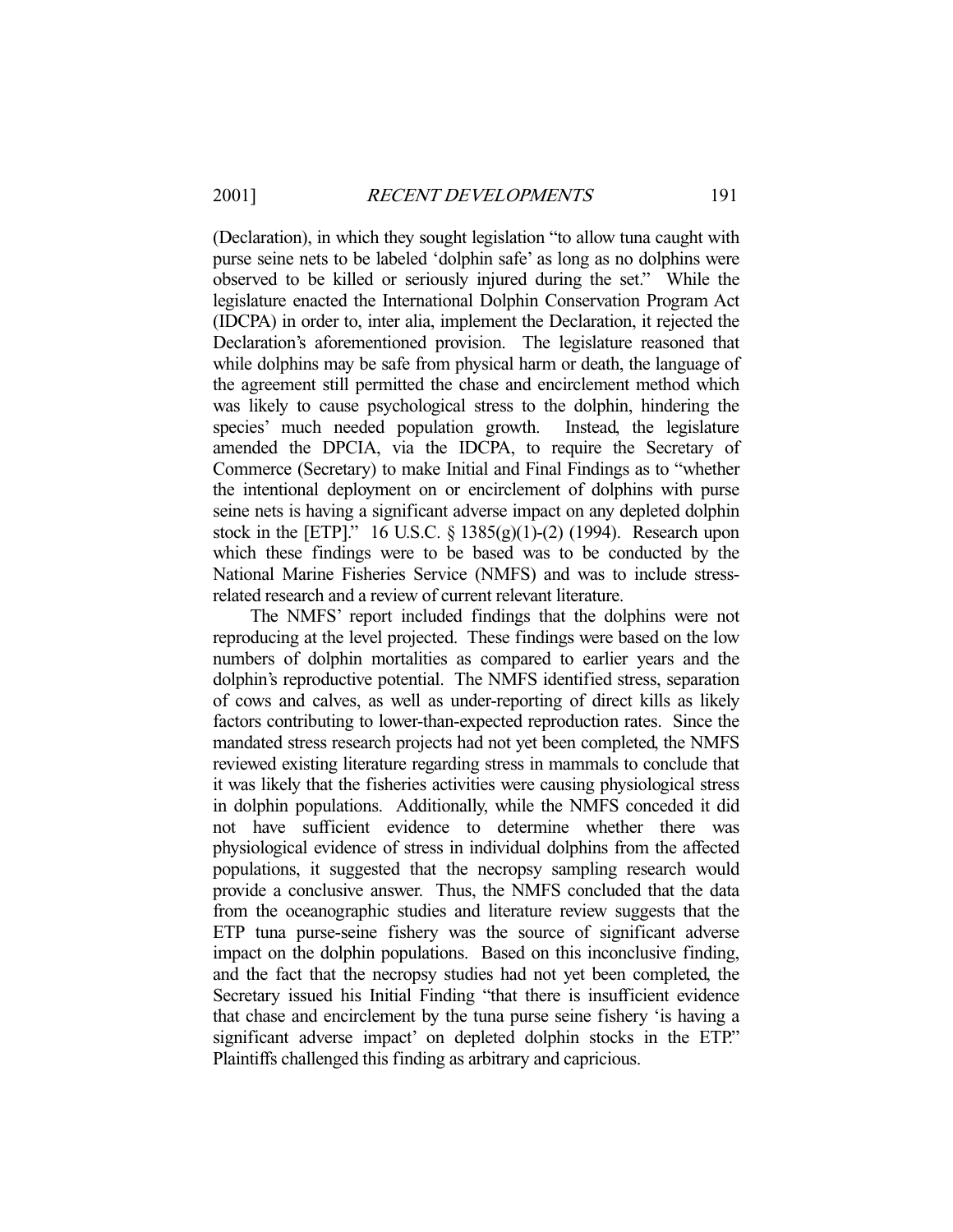The Secretary made several arguments defending his decision to lower the "dolphin safe" labeling standard. First, the Secretary argued, in essence, that the statute should be construed to mean that the default rule was to allow lowering the standard. Thus, if he fails to find evidence of significant adverse impact, then the less protective standard will go into effect. The Ninth Circuit quickly disposed of this argument by holding that the IDCPA makes it necessary for the Secretary to make an affirmative finding. The provision at issue states, "[T]he Secretary shall . . . make an initial finding regarding whether the intentional deployment on or encirclement of dolphins with purse seine nets is having a significant adverse impact on any depleted dolphin stock in the [ETP]." The court found that this inquiry requires a "yes" or "no" answer, and an excuse as to why an adequate answer was not reached would not suffice. Additionally, since Congress rejected the less-protective labeling standard formerly presented in the Panama Declaration, it was obvious that the Secretary's construction of the statute was contrary to legislative intent. Furthermore, the court determined that the Secretary's interpretation would lead to illogical results. Construing the provision as allowing the less-protective labeling standard as a default would render the required stress studies irrelevant. Consequently, the court rejected the Secretary's construction of the provision.

 In support of his Initial Finding, which failed to incorporate any stress study evidence, the Secretary contended that the legislative history suggests that his Initial Finding would be based on limited evidence. While the Ninth Circuit conceded this point, it held that making a finding on limited evidence did not mean that the Secretary could disregard, or fail to obtain, data from the stress studies specifically required by statute.

 The Secretary also challenged the district court's finding that the NMFS unreasonably delayed the stress studies and failed to collect, analyze, and report on any stress study data. The Ninth Circuit found that the IDCPA required several research studies to be performed prior to the Initial Finding. At the time of the Initial Finding announcement, however, the NMFS had commenced only one of the studies, the literature review of relevant stress-related research. The court applied factors from Telecommunications Research & Action v. FCC, 750 F.2d 70 (D.C. Cir. 1984) (including a "rule of reason," and the nature and extent of the interests harmed by the delay), to determine whether the Secretary unreasonably delayed the congressionally mandated studies. The court was unable to find that the NMFS diligently performed the studies required to enhance its report.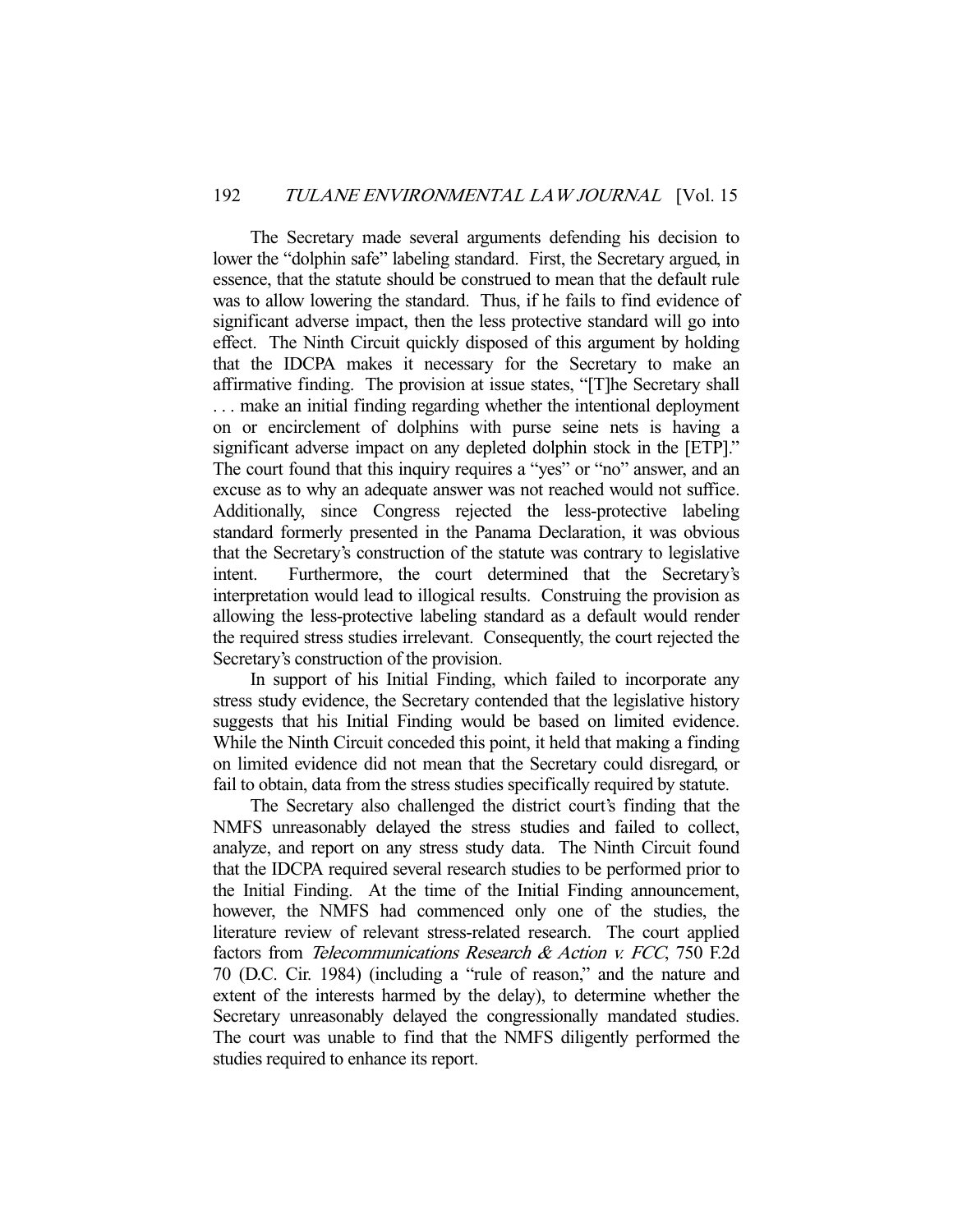Finally, the Secretary argued that there was insufficient data to decide whether the fishery was having a significant adverse impact on the depressed dolphin populations. The Secretary and Earth Island, the plaintiff's organization, agreed that the Initial Finding determination was to be based on the "best available evidence." Looking at analogous provisions of the Endangered Species Act, the Ninth Circuit determined that the "best available evidence" standard required less than conclusive proof. The stress literature review and data obtained from the mandated abundance study suggested that dolphin populations were not increasing at expected levels, and that the cause of this was likely due to stress resulting from the tuna fisheries' methods. Since there was no evidence to the contrary, the court found that this was the best available evidence. Thus, the Ninth Circuit held that the Secretary's claim of insufficient evidence as a basis for his finding that the chase and capture tactics had no significant adverse impact on dolphin populations was contrary to law and an abuse of his discretion.

## Jennifer Lootens

#### VIII. REGULATORY TAKINGS

## Palazzolo v. Rhode Island, 533 U.S. 606 (2001)

 The United States Supreme Court reversed, and remanded in part, a decision of the Rhode Island Supreme Court. The Court found an error where the Rhode Island Supreme Court barred a "regulatory takings" claim on the grounds that the petitioner acquired title to the property after the regulation diminishing the value of the property went into effect.

 Westerly is a Rhode Island coastal town of some historical significance that gained popularity as a vacation destination. In 1959, the petitioner and associates formed a corporation, Shore Gardens, Inc., and purchased about twenty acres of salt marsh with the hope of developing it into eighty residential lots. They filed development plans with various state agencies in 1962, 1963, and 1966. All plans were rejected for lacking essential information or on account of adverse environmental impacts. The corporation did not contest these determinations, and apparently put development plans aside indefinitely.

 In 1971, the Rhode Island legislature created an agency, Rhode Island Coastal Resources Management Council, to protect coastal properties. As part of its program, the agency designated salt marsh terrain, such as that owned by the petitioner, as protected wetlands and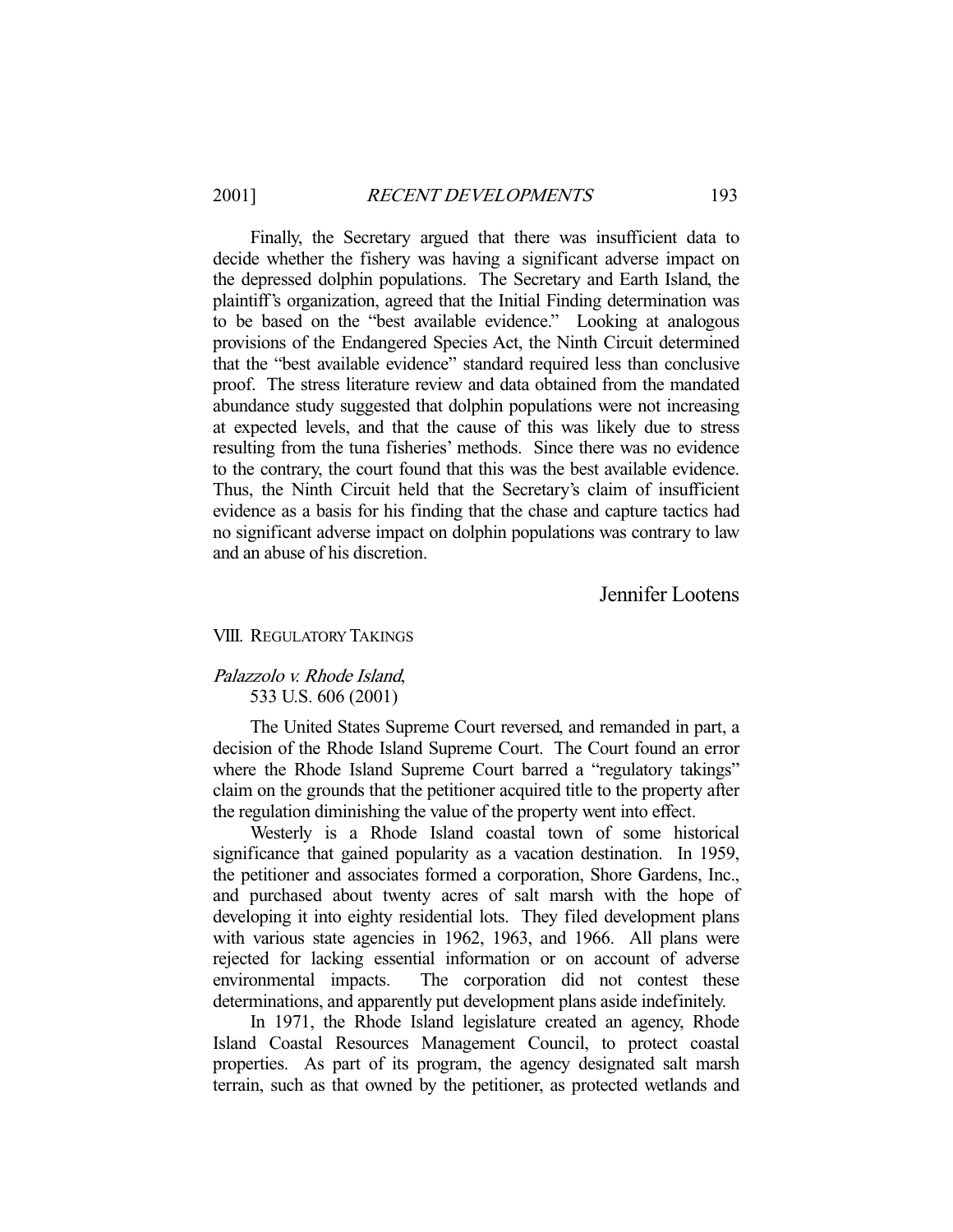established regulations that limited development in those areas. The corporate charter of Shore Gardens, Inc., was revoked in 1978 for failure to pay taxes. The property title, by operation of state law, passed to the petitioner at that time because he was the sole shareholder.

 In 1983, the petitioner (as sole owner) submitted a development plan to the Council that resembled the earlier Shore Gardens, Inc. plans, and it was rejected on the same grounds. He then submitted a more detailed plan in 1985, seeking license to build a private beach club that entailed filling more than half the property with gravel. The Council rejected this plan because it conflicted with regulatory standards adopted before the title of property had transferred to the petitioner.

 The petitioner filed an inverse condemnation action in Rhode Island Superior Court asserting that the state had violated the Fifth and Fourteenth Amendments by taking the property without compensation, and sought \$3,150,000. In 2000, the Rhode Island Supreme Court upheld the decision of the lower court, that the takings claim was unripe because the Council had not rejected all possible development plans. Further, the court found the plaintiff did not have standing to challenge the regulations put into effect before he gained title to the property. The court held that a section of the property could be developed, thus preventing a total economic loss that would require compensation. Finally, it found because ownership occurred after the regulations took effect, the owner had not lost any reasonable investment-backed expectations.

 Upon review, the Supreme Court first considered whether a final decision had been made as to the permit application for using of the land, for without one, the case would be unripe for judicial review. Williamson County Regional Planning Commission v. Hamilton Bank of Johnson City, 473 U.S. 172 (1985). The Court stated that a final decision does not have to preclude all opportunities for rehearing, but where "the permissible uses of the property are known to a reasonable degree of certainty," a takings claim is likely to be ripened. The state's denial amounted to a decision as to the extent of permitted development, and thus the case was not unripe.

 The Court then rejected the rule it viewed as the logical conesquence of the Rhode Island decision, that a purchaser or a successive title holder is deemed to have notice of regulations already enacted and barred from claiming that the regulations effect a taking. The Court stated that such a rule would be too "potent a Hobbesian stick," "too blunt an instrument," and that the Fifth Amendment Takings Clause of the Constitution guarantees property owners action against "regulatory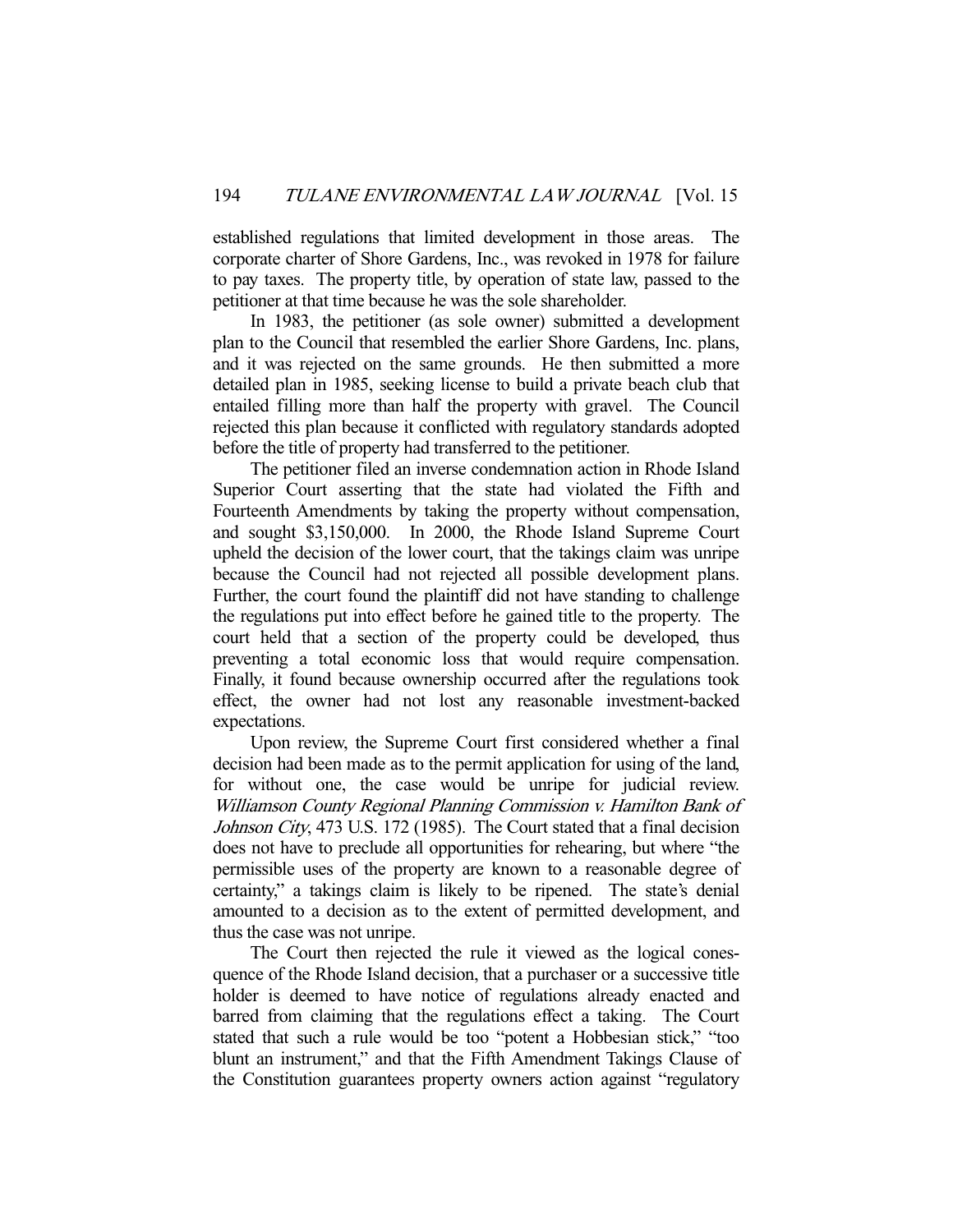power so unreasonable and so onerous as to compel compensation." As to whether notice should be dispositive, the Court turned to dicta in Nollan v. California Coastal Commission, 483 U.S. 825, 834 (1987). There, the dissent argued that the Nollans were constructively on notice that their right to development was contingent on an easement grant when they purchased the property, but the majority had implicitly rejected the proposition.

 The Court found no error in the Rhode Island Supreme Court's opinion that the regulation was not a total economic deprivation as found in South Carolina Coastal Council v. Lucas, 505 U.S. 1003 (1992). Because Lucas did not apply, yet the case was ripe and the petitioner was found to have standing, the case was remanded to the Rhode Island Supreme Court to reconsider the case using the more general regulatory taking principles of Penn Central Transportation Co. v. City of New York, 438 U.S. 104 (1978), which in part takes into account reasonable investor-backed expectations.

 Justice O'Connor concurred with the decision, but emphasized that the Penn Central test is not limited to gauging investor-backed expectations, and should be considered "an ad-hoc inquiry." At least as important, she added, is "the character of the governmental action." She made clear her concurrence was due to her adherence to the Penn Central principle of ad-hoc inquiry into takings claims, and not to the proposition that a property owner may take title to full property rights despite existing regulations" "As I understand it, our decision today does not remove the regulatory backdrop against which an owner takes title to property from the purview of the *Penn Central* inquiry."

 Justice Stevens concurred in part and dissented in part. He concurred only with the Court's analysis of ripeness. He dissented on the issue of whether the analysis applied the petitioner, and would therefore affirm the Rhode Island decision in its entirety.

 Justices Ginsburg, Souter, and Breyer dissented. They would have first upheld the Rhode Island court's decision that the case was unripe, because the record showed some of the land could be developed while following regulations, but the petitioner had simply neglected or refused to produce plans appropriate to the regulation requirements. Further, because some land could be developed, it simply fell outside the scope of Lucas, and yet the petitioner had only argued that all economic value had been destroyed before the trial court. The dissent therefore rejected all discussion of Penn Central as that issue was not contested in the lower court. Finally, the dissent noted that the record was quite ambiguous as to the actual value of the property. Because of the lack of clear error